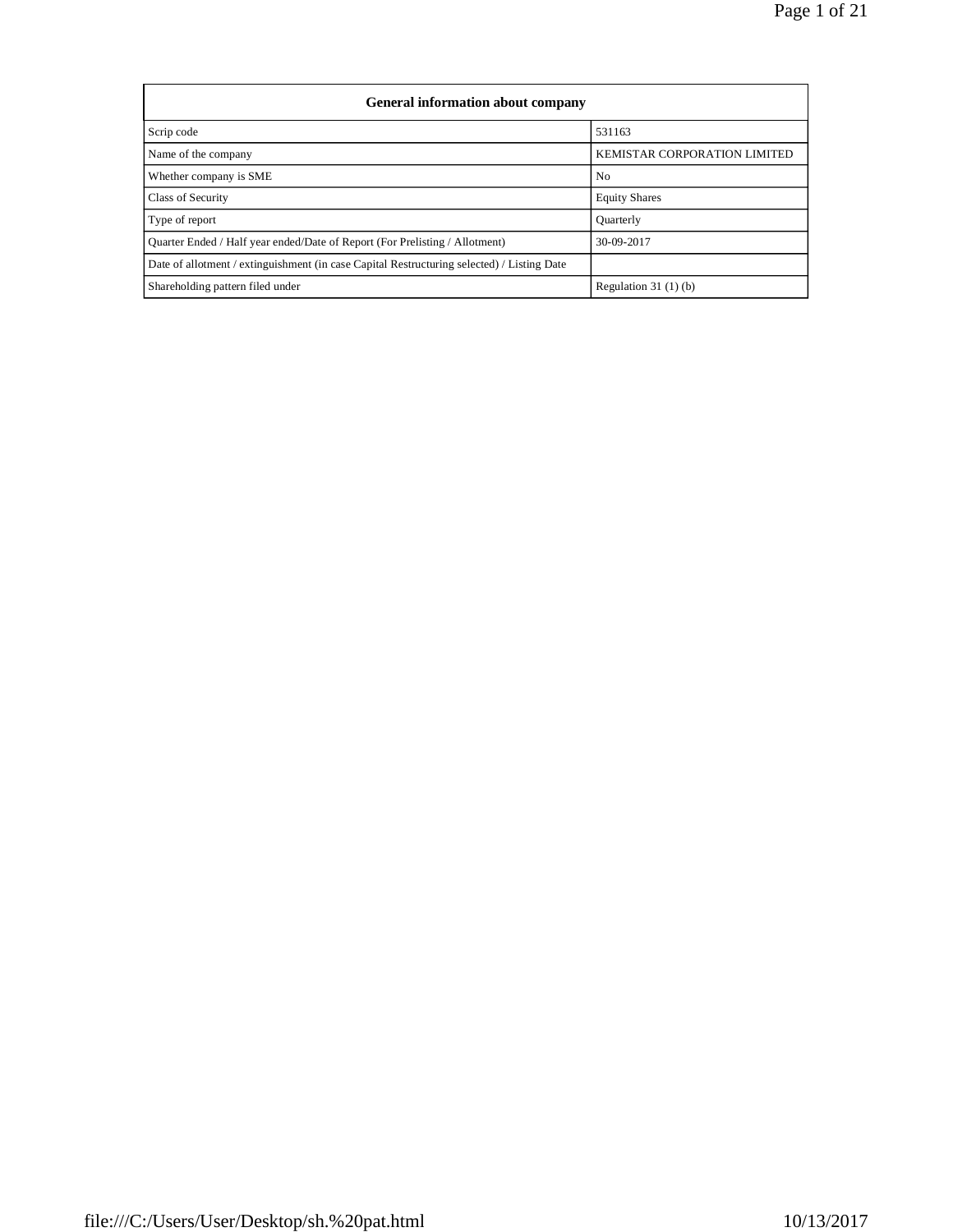Page 2 of 21

| Sr. No. | <b>Particular</b>                                                                      | Yes/No |
|---------|----------------------------------------------------------------------------------------|--------|
|         | Whether the Listed Entity has issued any partly paid up shares?                        | No.    |
|         | Whether the Listed Entity has issued any Convertible Securities?                       | No     |
|         | Whether the Listed Entity has issued any Warrants?                                     | No     |
|         | Whether the Listed Entity has any shares against which depository receipts are issued? | No     |
|         | Whether the Listed Entity has any shares in locked-in?                                 | No     |
| 6       | Whether any shares held by promoters are pledge or otherwise encumbered?               | No     |
|         | Whether company has equity shares with differential voting rights?                     | No.    |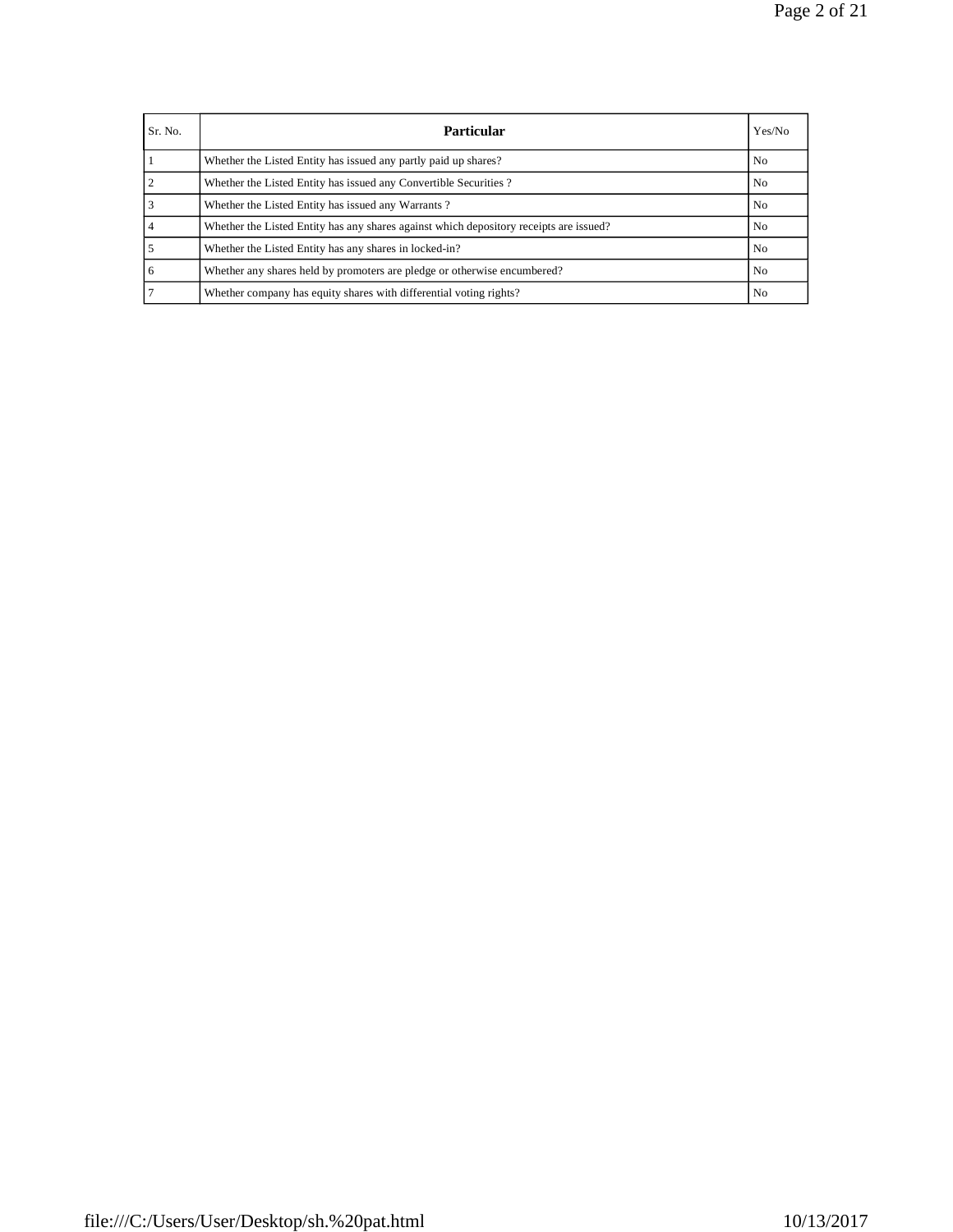|                 | <b>Table I - Summary Statement holding of specified securities</b> |                                  |                                   |                             |                          |                                                                  |                                                                                                                         |                                                                  |               |         |                      |  |  |  |
|-----------------|--------------------------------------------------------------------|----------------------------------|-----------------------------------|-----------------------------|--------------------------|------------------------------------------------------------------|-------------------------------------------------------------------------------------------------------------------------|------------------------------------------------------------------|---------------|---------|----------------------|--|--|--|
| Category<br>(1) |                                                                    |                                  | No. of                            | No. Of<br>Partly            | No. Of<br>shares         | Total nos.<br>shares<br>held (VII)<br>$=(IV)+$<br>$(V)$ + $(VI)$ | Shareholding as<br>a % of total no.<br>of shares<br>(calculated as<br>per SCRR, 1957)<br>(VIII) As a % of<br>$(A+B+C2)$ | Number of Voting Rights held in each<br>class of securities (IX) |               |         |                      |  |  |  |
|                 | Category of<br>shareholder<br>(II)                                 | Nos. Of<br>shareholders<br>(III) | fully paid<br>up equity<br>shares | paid-up<br>equity<br>shares | underlying<br>Depository |                                                                  |                                                                                                                         | No of Voting (XIV)<br>Rights                                     |               |         | Total as a<br>$%$ of |  |  |  |
|                 |                                                                    |                                  | held (IV)                         | held<br>(V)                 | Receipts<br>(VI)         |                                                                  |                                                                                                                         | Class<br>eg: X                                                   | Class<br>eg:y | Total   | $(A+B+C)$            |  |  |  |
| (A)             | Promoter &<br>Promoter<br>Group                                    | 10                               | 211392                            |                             |                          | 211392                                                           | 11.33                                                                                                                   | 211392                                                           |               | 211392  | 11.33                |  |  |  |
| (B)             | Public                                                             | 1448                             | 1655000                           |                             |                          | 1655000                                                          | 88.67                                                                                                                   | 1655000                                                          |               | 1655000 | 88.67                |  |  |  |
| (C)             | Non<br>Promoter-<br>Non Public                                     |                                  |                                   |                             |                          |                                                                  |                                                                                                                         |                                                                  |               |         |                      |  |  |  |
| (C1)            | <b>Shares</b><br>underlying<br><b>DRs</b>                          |                                  |                                   |                             |                          |                                                                  |                                                                                                                         |                                                                  |               |         |                      |  |  |  |
| (C2)            | Shares held<br>by<br>Employee<br><b>Trusts</b>                     |                                  |                                   |                             |                          |                                                                  |                                                                                                                         |                                                                  |               |         |                      |  |  |  |
|                 | Total                                                              | 1458                             | 1866392                           |                             |                          | 1866392                                                          | 100                                                                                                                     | 1866392                                                          |               | 1866392 | 100                  |  |  |  |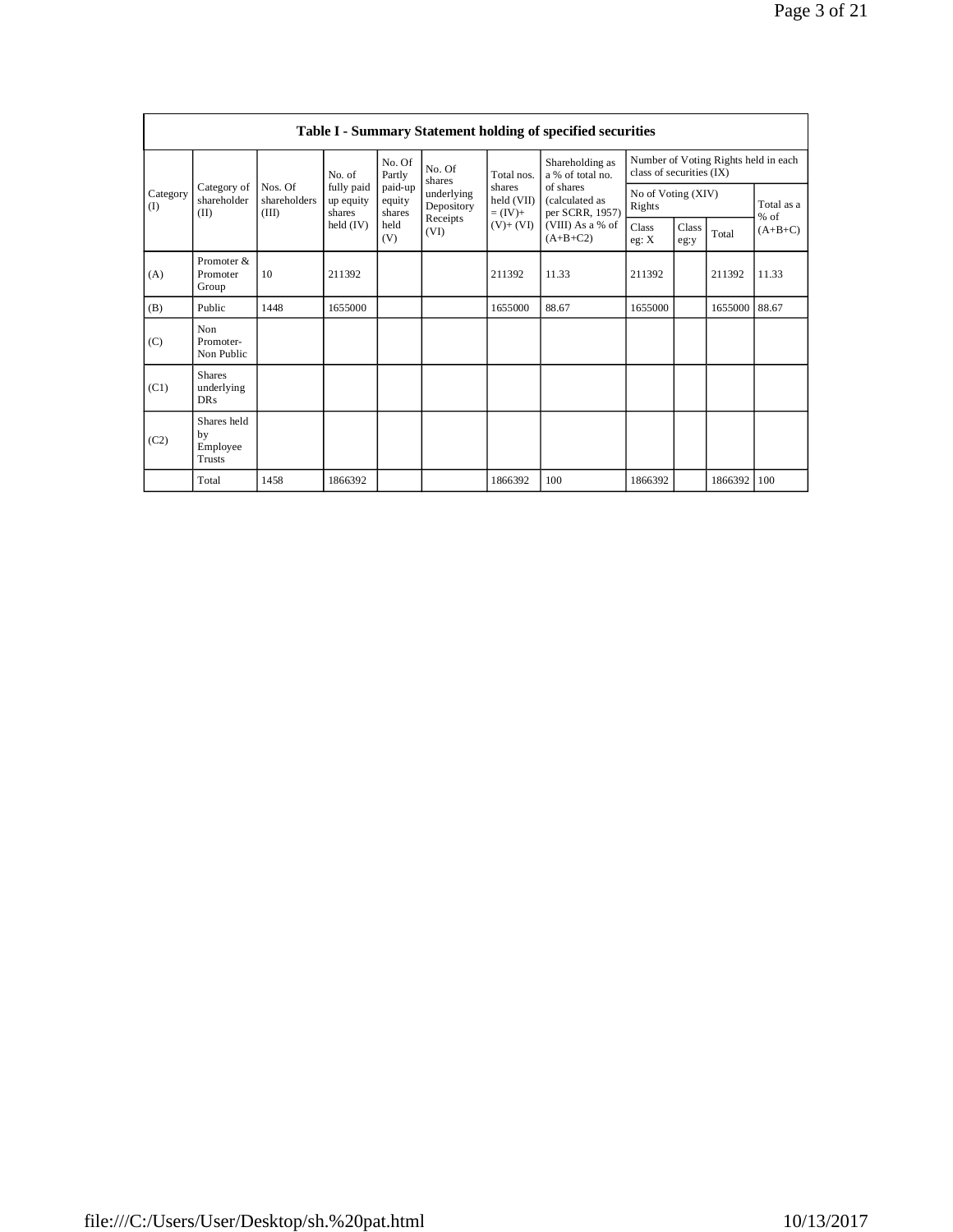|                   | Table I - Summary Statement holding of specified securities |                                                      |                                                                             |                                                                                                               |                                                                                                            |                                        |                                               |                                                                               |                                                |                                       |  |  |  |
|-------------------|-------------------------------------------------------------|------------------------------------------------------|-----------------------------------------------------------------------------|---------------------------------------------------------------------------------------------------------------|------------------------------------------------------------------------------------------------------------|----------------------------------------|-----------------------------------------------|-------------------------------------------------------------------------------|------------------------------------------------|---------------------------------------|--|--|--|
| Category<br>$($ I | Category of<br>shareholder<br>(II)                          | No. Of<br><b>Shares</b><br>Underlying<br>Outstanding | No. of<br><b>Shares</b><br>Underlying<br>Outstanding<br>Warrants<br>$(X_i)$ | No. Of Shares<br>Underlying<br>Outstanding<br>convertible<br>securities and<br>No. Of<br>Warrants (Xi)<br>(a) | Shareholding, as<br>a % assuming full<br>conversion of<br>convertible<br>securities (as a<br>percentage of | Number of<br>Locked in<br>shares (XII) |                                               | Number of<br><b>Shares</b><br>pledged or<br>otherwise<br>encumbered<br>(XIII) |                                                | Number of<br>equity shares<br>held in |  |  |  |
|                   |                                                             | convertible<br>securities $(X)$                      |                                                                             |                                                                                                               | diluted share<br>capital) $(XI)$ =<br>$(VII)+(X)$ As a %<br>of $(A+B+C2)$                                  | No.<br>(a)                             | As $a\%$<br>of total<br>Shares<br>held<br>(b) | No.<br>(a)                                                                    | As a %<br>of total<br><b>Shares</b><br>held(b) | dematerialized<br>form $(XIV)$        |  |  |  |
| (A)               | Promoter &<br>Promoter<br>Group                             |                                                      |                                                                             |                                                                                                               | 11.33                                                                                                      |                                        |                                               |                                                                               |                                                | 211392                                |  |  |  |
| (B)               | Public                                                      |                                                      |                                                                             |                                                                                                               | 88.67                                                                                                      |                                        |                                               |                                                                               |                                                | 46440                                 |  |  |  |
| (C)               | Non<br>Promoter-<br>Non Public                              |                                                      |                                                                             |                                                                                                               |                                                                                                            |                                        |                                               |                                                                               |                                                |                                       |  |  |  |
| (C1)              | <b>Shares</b><br>underlying<br><b>DRs</b>                   |                                                      |                                                                             |                                                                                                               |                                                                                                            |                                        |                                               |                                                                               |                                                |                                       |  |  |  |
| (C2)              | Shares held<br>by<br>Employee<br><b>Trusts</b>              |                                                      |                                                                             |                                                                                                               |                                                                                                            |                                        |                                               |                                                                               |                                                |                                       |  |  |  |
|                   | Total                                                       |                                                      |                                                                             |                                                                                                               | 100                                                                                                        |                                        |                                               |                                                                               |                                                | 257832                                |  |  |  |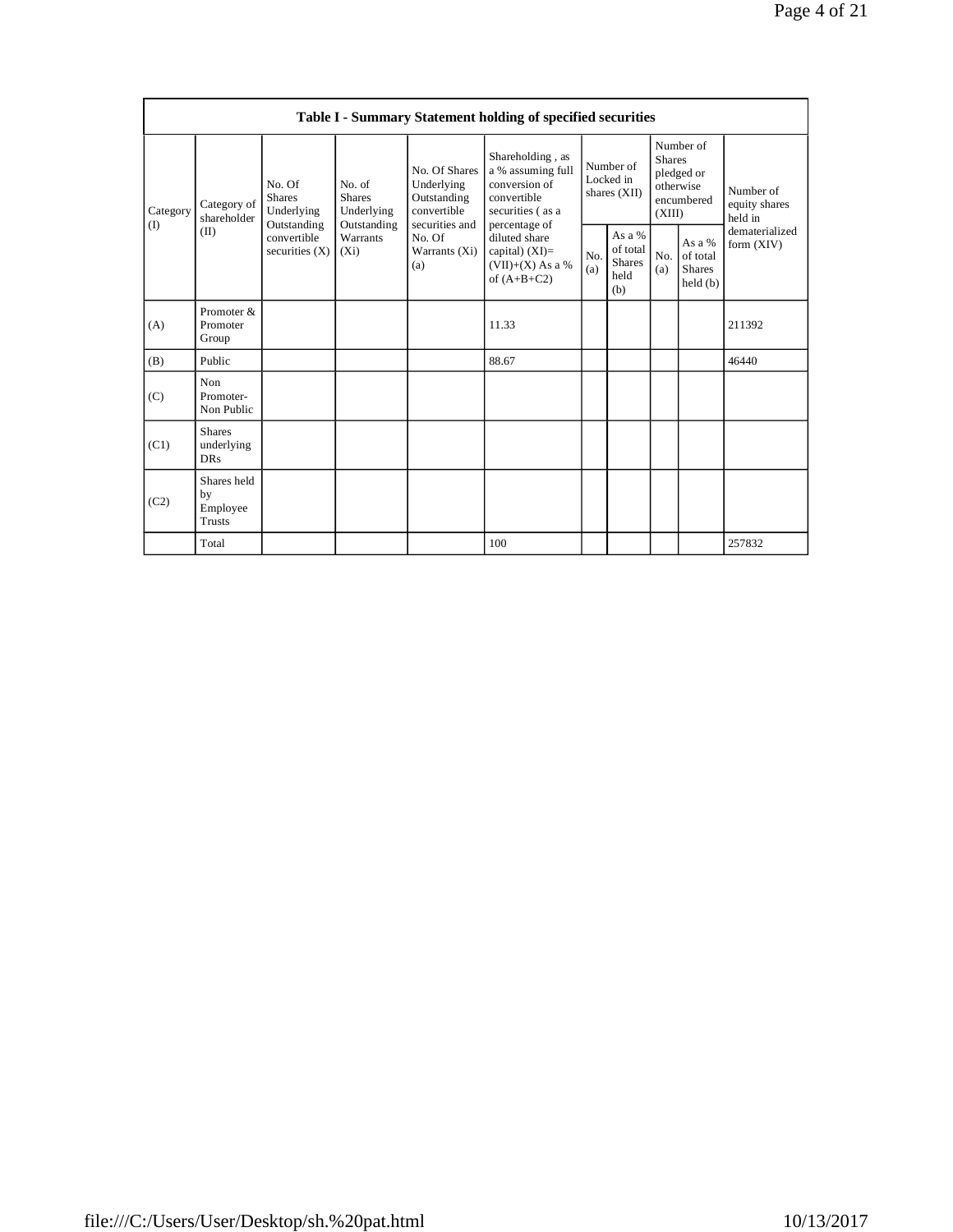|                                                                                             | Table II - Statement showing shareholding pattern of the Promoter and Promoter Group                                |                         |                         |                                 |                                              |                            |                                                                                  |                               |               |                                 |                                 |  |  |
|---------------------------------------------------------------------------------------------|---------------------------------------------------------------------------------------------------------------------|-------------------------|-------------------------|---------------------------------|----------------------------------------------|----------------------------|----------------------------------------------------------------------------------|-------------------------------|---------------|---------------------------------|---------------------------------|--|--|
|                                                                                             |                                                                                                                     |                         | No. of                  | No.<br>Of<br>Partly             | No. Of<br>shares                             | Total<br>nos.<br>shares    | Shareholding<br>as a % of<br>total no. of                                        | each class of securities (IX) |               | Number of Voting Rights held in |                                 |  |  |
| Sr.                                                                                         | Category & Name<br>of the<br>Shareholders (I)                                                                       | Nos. Of<br>shareholders | fully paid<br>up equity | paid-<br>up                     | underlying<br>Depository<br>Receipts<br>(VI) | held<br>$(VII) =$          | shares<br>(calculated as<br>per SCRR,<br>1957) (VIII)<br>As a % of<br>$(A+B+C2)$ | No of Voting (XIV) Rights     |               |                                 | Total<br>as a %                 |  |  |
|                                                                                             |                                                                                                                     | (III)                   | shares<br>held (IV)     | equity<br>shares<br>held<br>(V) |                                              | $(IV)+$<br>$(V) +$<br>(VI) |                                                                                  | Class eg:<br>X                | Class<br>eg:y | Total                           | of<br>Total<br>Voting<br>rights |  |  |
| А                                                                                           | Table II - Statement showing shareholding pattern of the Promoter and Promoter Group                                |                         |                         |                                 |                                              |                            |                                                                                  |                               |               |                                 |                                 |  |  |
| (1)                                                                                         | Indian                                                                                                              |                         |                         |                                 |                                              |                            |                                                                                  |                               |               |                                 |                                 |  |  |
| (a)                                                                                         | Individuals/Hindu<br>undivided Family                                                                               | 10                      | 211392                  |                                 |                                              | 211392                     | 11.33                                                                            | 211392                        |               | 211392                          | 11.33                           |  |  |
| Sub-Total<br>(A)(1)                                                                         |                                                                                                                     | 10                      | 211392                  |                                 |                                              | 211392                     | 11.33                                                                            | 211392                        |               | 211392                          | 11.33                           |  |  |
| (2)                                                                                         | Foreign                                                                                                             |                         |                         |                                 |                                              |                            |                                                                                  |                               |               |                                 |                                 |  |  |
| Total<br>Shareholding<br>of Promoter<br>and Promoter<br>Group $(A)=$<br>$(A)(1)+(A)$<br>(2) |                                                                                                                     | 10                      | 211392                  |                                 |                                              | 211392                     | 11.33                                                                            | 211392                        |               | 211392                          | 11.33                           |  |  |
| B                                                                                           | Table III - Statement showing shareholding pattern of the Public shareholder                                        |                         |                         |                                 |                                              |                            |                                                                                  |                               |               |                                 |                                 |  |  |
| (1)                                                                                         | Institutions                                                                                                        |                         |                         |                                 |                                              |                            |                                                                                  |                               |               |                                 |                                 |  |  |
| (3)                                                                                         | Non-institutions                                                                                                    |                         |                         |                                 |                                              |                            |                                                                                  |                               |               |                                 |                                 |  |  |
| (a(i))                                                                                      | Individuals -<br>i.Individual<br>shareholders<br>holding nominal<br>share capital up to<br>Rs. 2 lakhs.             | 1402                    | 435596                  |                                 |                                              | 435596                     | 23.34                                                                            | 435596                        |               | 435596                          | 23.34                           |  |  |
| (a(ii))                                                                                     | Individuals - ii.<br>Individual<br>shareholders<br>holding nominal<br>share capital in<br>excess of Rs. 2<br>lakhs. | 23                      | 1195000                 |                                 |                                              | 1195000                    | 64.03                                                                            | 1195000                       |               | 1195000 64.03                   |                                 |  |  |
| (e)                                                                                         | Any Other<br>(specify)                                                                                              | 23                      | 24404                   |                                 |                                              | 24404                      | 1.31                                                                             | 24404                         |               | 24404                           | 1.31                            |  |  |
| Sub-Total (B)<br>(3)                                                                        |                                                                                                                     | 1448                    | 1655000                 |                                 |                                              | 1655000                    | 88.67                                                                            | 1655000                       |               | 1655000                         | 88.67                           |  |  |
| <b>Total Public</b><br>Shareholding<br>$(B)=(B)(1)+$<br>$(B)(2)+(B)(3)$                     |                                                                                                                     | 1448                    | 1655000                 |                                 |                                              | 1655000                    | 88.67                                                                            | 1655000                       |               | 1655000                         | 88.67                           |  |  |
| $\mathbf C$                                                                                 | Table IV - Statement showing shareholding pattern of the Non Promoter- Non Public shareholder                       |                         |                         |                                 |                                              |                            |                                                                                  |                               |               |                                 |                                 |  |  |
| Total<br>$(A+B+C2)$                                                                         |                                                                                                                     | 1458                    | 1866392                 |                                 |                                              | 1866392                    | 100                                                                              | 1866392                       |               | 1866392                         | 100                             |  |  |
| Total<br>$(A+B+C)$                                                                          |                                                                                                                     | 1458                    | 1866392                 |                                 |                                              | 1866392                    | 100                                                                              | 1866392                       |               | 1866392                         | 100                             |  |  |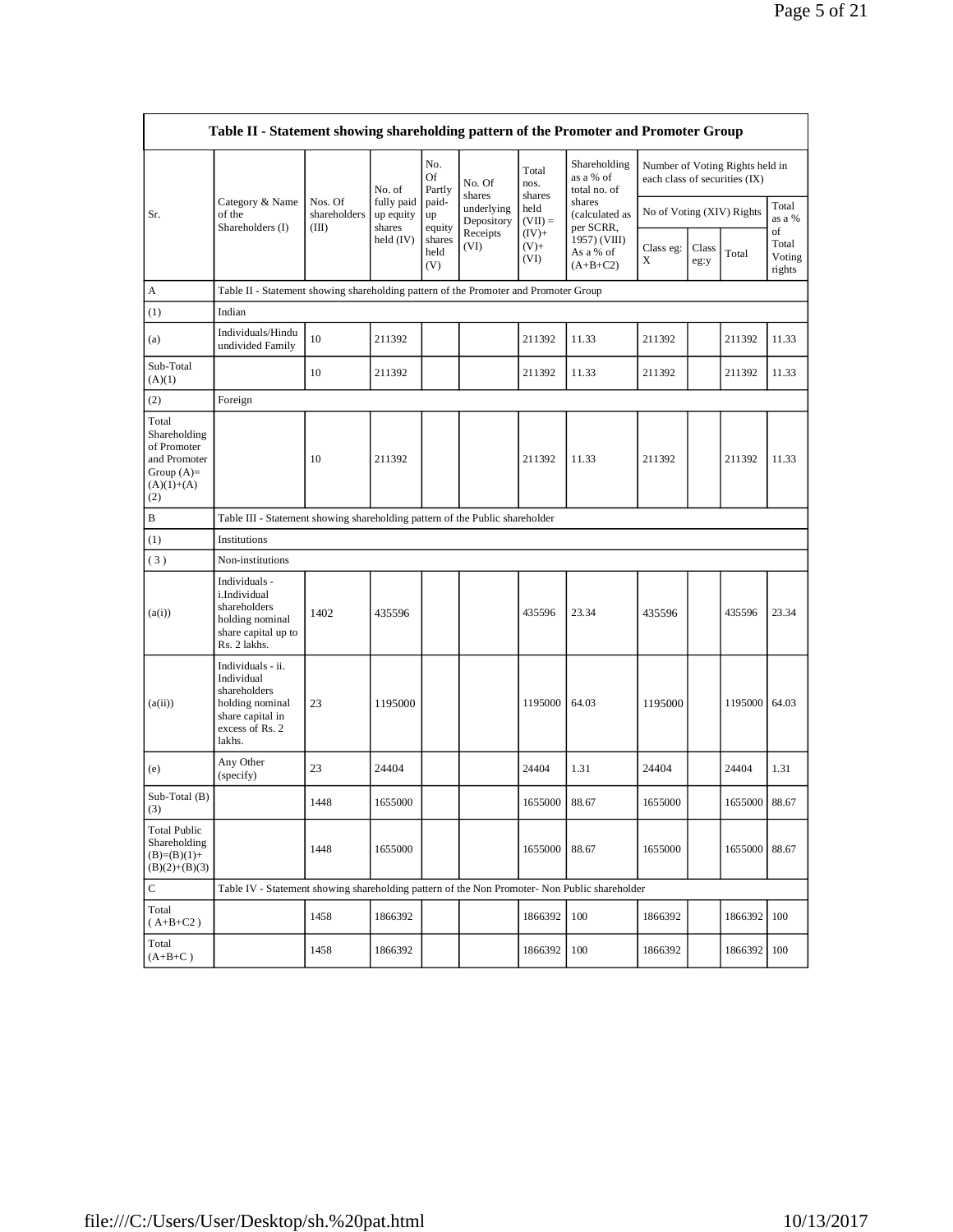|                                                                                         | Table II - Statement showing shareholding pattern of the Promoter and Promoter Group |                                                                                      |                                                                                                               |                                                                                               |                                        |                                                    |                         |                                                                |                                       |  |  |  |
|-----------------------------------------------------------------------------------------|--------------------------------------------------------------------------------------|--------------------------------------------------------------------------------------|---------------------------------------------------------------------------------------------------------------|-----------------------------------------------------------------------------------------------|----------------------------------------|----------------------------------------------------|-------------------------|----------------------------------------------------------------|---------------------------------------|--|--|--|
| Sr.                                                                                     | No. Of Shares<br>Underlying<br>Outstanding<br>convertible<br>securities $(X)$        | No. of Shares<br>Underlying<br>Outstanding<br>Warrants (Xi)                          | No. Of Shares<br>Underlying<br>Outstanding<br>convertible<br>securities and<br>No. Of<br>Warrants (Xi)<br>(a) | Shareholding, as a<br>% assuming full<br>conversion of<br>convertible<br>securities (as a     | Number of<br>Locked in<br>shares (XII) |                                                    | <b>Shares</b><br>(XIII) | Number of<br>pledged or<br>otherwise<br>encumbered             | Number of<br>equity shares<br>held in |  |  |  |
|                                                                                         |                                                                                      |                                                                                      |                                                                                                               | percentage of diluted<br>share capital) $(XI)$ =<br>$(VII)+(X)$ As a % of<br>$(A+B+C2)$       | No.<br>(a)                             | As a %<br>of total<br><b>Shares</b><br>held<br>(b) | No.<br>(a)              | As a %<br>of total<br><b>Shares</b><br>$\text{held}(\text{b})$ | dematerialized<br>form $(XIV)$        |  |  |  |
| A                                                                                       |                                                                                      | Table II - Statement showing shareholding pattern of the Promoter and Promoter Group |                                                                                                               |                                                                                               |                                        |                                                    |                         |                                                                |                                       |  |  |  |
| (1)                                                                                     | Indian                                                                               |                                                                                      |                                                                                                               |                                                                                               |                                        |                                                    |                         |                                                                |                                       |  |  |  |
| (a)                                                                                     |                                                                                      |                                                                                      |                                                                                                               | 11.33                                                                                         |                                        |                                                    |                         |                                                                | 211392                                |  |  |  |
| Sub-Total (A)<br>(1)                                                                    |                                                                                      |                                                                                      |                                                                                                               | 11.33                                                                                         |                                        |                                                    |                         |                                                                | 211392                                |  |  |  |
| (2)                                                                                     | Foreign                                                                              |                                                                                      |                                                                                                               |                                                                                               |                                        |                                                    |                         |                                                                |                                       |  |  |  |
| Total<br>Shareholding of<br>Promoter and<br>Promoter<br>Group $(A)=(A)$<br>$(1)+(A)(2)$ |                                                                                      |                                                                                      |                                                                                                               | 11.33                                                                                         |                                        |                                                    |                         |                                                                | 211392                                |  |  |  |
| $\, {\bf B}$                                                                            |                                                                                      |                                                                                      |                                                                                                               | Table III - Statement showing shareholding pattern of the Public shareholder                  |                                        |                                                    |                         |                                                                |                                       |  |  |  |
| (1)                                                                                     | Institutions                                                                         |                                                                                      |                                                                                                               |                                                                                               |                                        |                                                    |                         |                                                                |                                       |  |  |  |
| (3)                                                                                     | Non-institutions                                                                     |                                                                                      |                                                                                                               |                                                                                               |                                        |                                                    |                         |                                                                |                                       |  |  |  |
| (a(i))                                                                                  |                                                                                      |                                                                                      |                                                                                                               | 23.34                                                                                         |                                        |                                                    |                         |                                                                | 44148                                 |  |  |  |
| (a(ii))                                                                                 |                                                                                      |                                                                                      |                                                                                                               | 64.03                                                                                         |                                        |                                                    |                         |                                                                | $\overline{0}$                        |  |  |  |
| (e)                                                                                     |                                                                                      |                                                                                      |                                                                                                               | 1.31                                                                                          |                                        |                                                    |                         |                                                                | 2292                                  |  |  |  |
| $Sub-Total(B)$<br>(3)                                                                   |                                                                                      |                                                                                      |                                                                                                               | 88.67                                                                                         |                                        |                                                    |                         |                                                                | 46440                                 |  |  |  |
| <b>Total Public</b><br>Shareholding<br>$(B)=(B)(1)+(B)$<br>$(2)+(B)(3)$                 |                                                                                      |                                                                                      |                                                                                                               | 88.67                                                                                         |                                        |                                                    |                         |                                                                | 46440                                 |  |  |  |
| $\mathbf C$                                                                             |                                                                                      |                                                                                      |                                                                                                               | Table IV - Statement showing shareholding pattern of the Non Promoter- Non Public shareholder |                                        |                                                    |                         |                                                                |                                       |  |  |  |
| Total<br>$(A+B+C2)$                                                                     |                                                                                      |                                                                                      |                                                                                                               | 100                                                                                           |                                        |                                                    |                         |                                                                | 257832                                |  |  |  |
| Total<br>$(A+B+C)$                                                                      |                                                                                      |                                                                                      |                                                                                                               | 100                                                                                           |                                        |                                                    |                         |                                                                | 257832                                |  |  |  |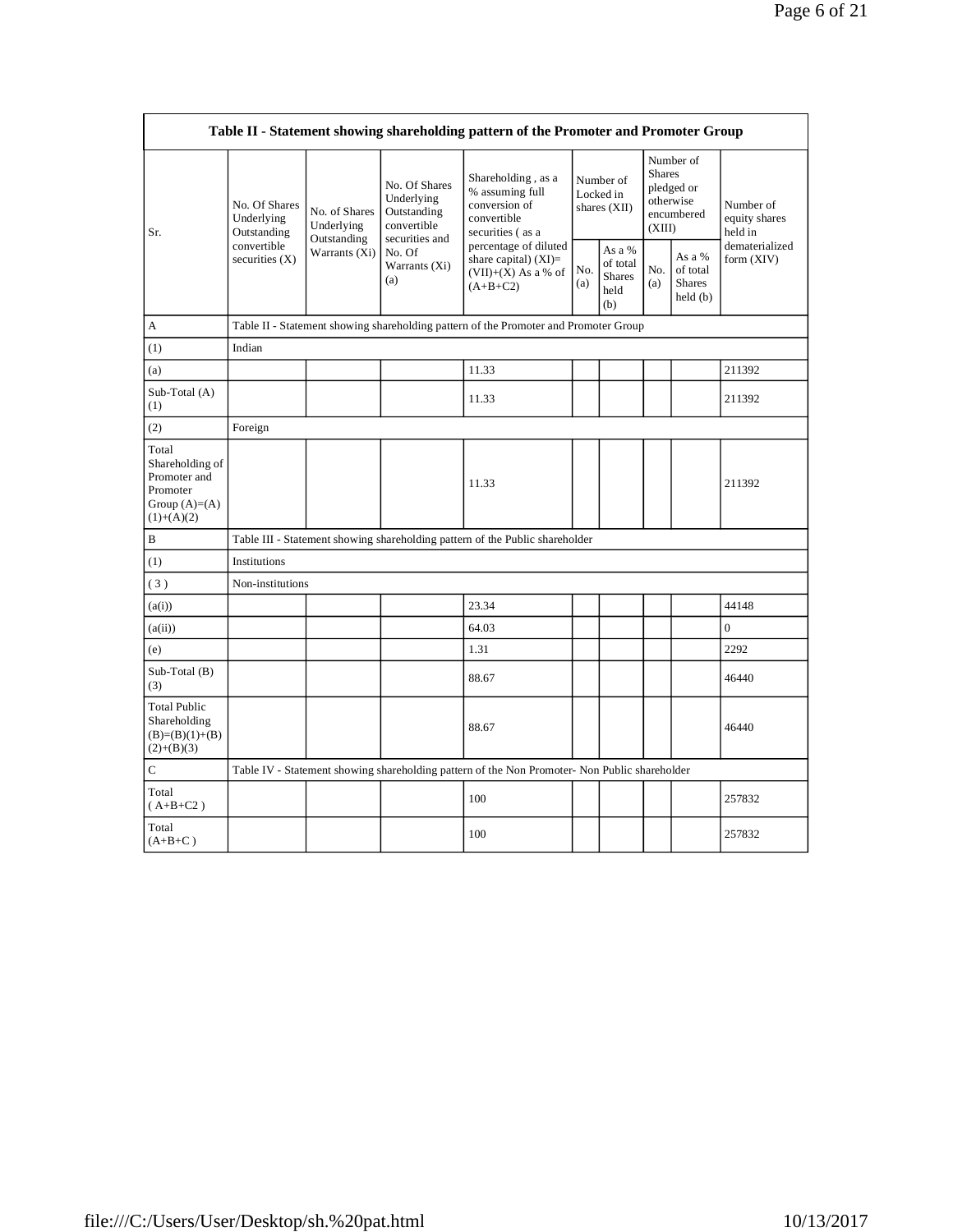|                                                                                                                                                                                                       | Individuals/Hindu undivided Family |                                                               |                                                 |                                                    |                                                |                                                 |                                         |  |  |  |  |  |
|-------------------------------------------------------------------------------------------------------------------------------------------------------------------------------------------------------|------------------------------------|---------------------------------------------------------------|-------------------------------------------------|----------------------------------------------------|------------------------------------------------|-------------------------------------------------|-----------------------------------------|--|--|--|--|--|
| Searial No.                                                                                                                                                                                           | $\mathbf{1}$                       | $\overline{c}$                                                | $\mathfrak{Z}$                                  | $\overline{4}$                                     | 5                                              | 6                                               | 7                                       |  |  |  |  |  |
| Name of the<br>Shareholders<br>(1)                                                                                                                                                                    | <b>ANILKUMAR</b><br>C. THAKER      | <b>KETANKUMAR</b><br>PARASHOTTAMDAS<br><b>PATEL</b>           | <b>KANANI</b><br><b>ANILKUMAR</b><br>DEVRAJBHAI | <b>ANJANA</b><br><b>KETANKUMAR</b><br><b>PATEL</b> | <b>INDUBEN</b><br>MAHESHKUMAR<br><b>KANANI</b> | <b>MAHESHKUMAR</b><br>POPATLAL<br><b>KANANI</b> | DILIPKUMAR<br>POPATLAL<br><b>KANANI</b> |  |  |  |  |  |
| PAN (II)                                                                                                                                                                                              | ABNPT6366L                         | AFJPP0418F                                                    | BBJPK7076D                                      | AFIPK9418H                                         | AELPK9760J                                     | ABAPK6701D                                      | ACVPK0517D                              |  |  |  |  |  |
| No. of fully<br>paid up equity<br>shares held<br>(IV)                                                                                                                                                 | 3472                               | 28040                                                         | 14400                                           | 55800                                              | 40                                             | 5040                                            | 5060                                    |  |  |  |  |  |
| No. Of Partly<br>paid-up equity<br>shares held<br>(V)                                                                                                                                                 |                                    |                                                               |                                                 |                                                    |                                                |                                                 |                                         |  |  |  |  |  |
| No. Of shares<br>underlying<br>Depository<br>Receipts (VI)                                                                                                                                            |                                    |                                                               |                                                 |                                                    |                                                |                                                 |                                         |  |  |  |  |  |
| Total nos.<br>shares held<br>$(VII) = (IV) +$<br>$(V)+(VI)$                                                                                                                                           | 3472                               | 28040                                                         | 14400                                           | 55800                                              | 40                                             | 5040                                            | 5060                                    |  |  |  |  |  |
| Shareholding<br>as a % of total<br>no. of shares<br>(calculated as<br>per SCRR,<br>1957) (VIII)<br>As a % of<br>$(A+B+C2)$                                                                            | 0.19                               | 1.5                                                           | 0.77                                            | 2.99                                               | $\boldsymbol{0}$                               | 0.27                                            | 0.27                                    |  |  |  |  |  |
|                                                                                                                                                                                                       |                                    | Number of Voting Rights held in each class of securities (IX) |                                                 |                                                    |                                                |                                                 |                                         |  |  |  |  |  |
| Class eg: $X$                                                                                                                                                                                         | 3472                               | 28040                                                         | 14400                                           | 55800                                              | 40                                             | 5040                                            | 5060                                    |  |  |  |  |  |
| Class eg:y                                                                                                                                                                                            |                                    |                                                               |                                                 |                                                    |                                                |                                                 |                                         |  |  |  |  |  |
| Total                                                                                                                                                                                                 | 3472                               | 28040                                                         | 14400                                           | 55800                                              | 40                                             | 5040                                            | 5060                                    |  |  |  |  |  |
| Total as a %<br>of Total<br>Voting rights                                                                                                                                                             | 0.19                               | 1.5                                                           | 0.77                                            | 2.99                                               | $\boldsymbol{0}$                               | 0.27                                            | 0.27                                    |  |  |  |  |  |
| No. Of Shares<br>Underlying<br>Outstanding<br>convertible<br>securities $(X)$                                                                                                                         |                                    |                                                               |                                                 |                                                    |                                                |                                                 |                                         |  |  |  |  |  |
| No. of Shares<br>Underlying<br>Outstanding<br>Warrants (Xi)                                                                                                                                           |                                    |                                                               |                                                 |                                                    |                                                |                                                 |                                         |  |  |  |  |  |
| No. Of Shares<br>Underlying<br>Outstanding<br>convertible<br>securities and<br>No. Of<br>Warrants (Xi)<br>(a)                                                                                         |                                    |                                                               |                                                 |                                                    |                                                |                                                 |                                         |  |  |  |  |  |
| Shareholding,<br>as a %<br>assuming full<br>conversion of<br>convertible<br>securities (as<br>a percentage<br>of diluted<br>share capital)<br>$(XI)=(VII)+$<br>$(Xi)(a)$ As a<br>$%$ of<br>$(A+B+C2)$ | 0.19                               | 1.5                                                           | 0.77                                            | 2.99                                               | $\boldsymbol{0}$                               | 0.27                                            | 0.27                                    |  |  |  |  |  |

1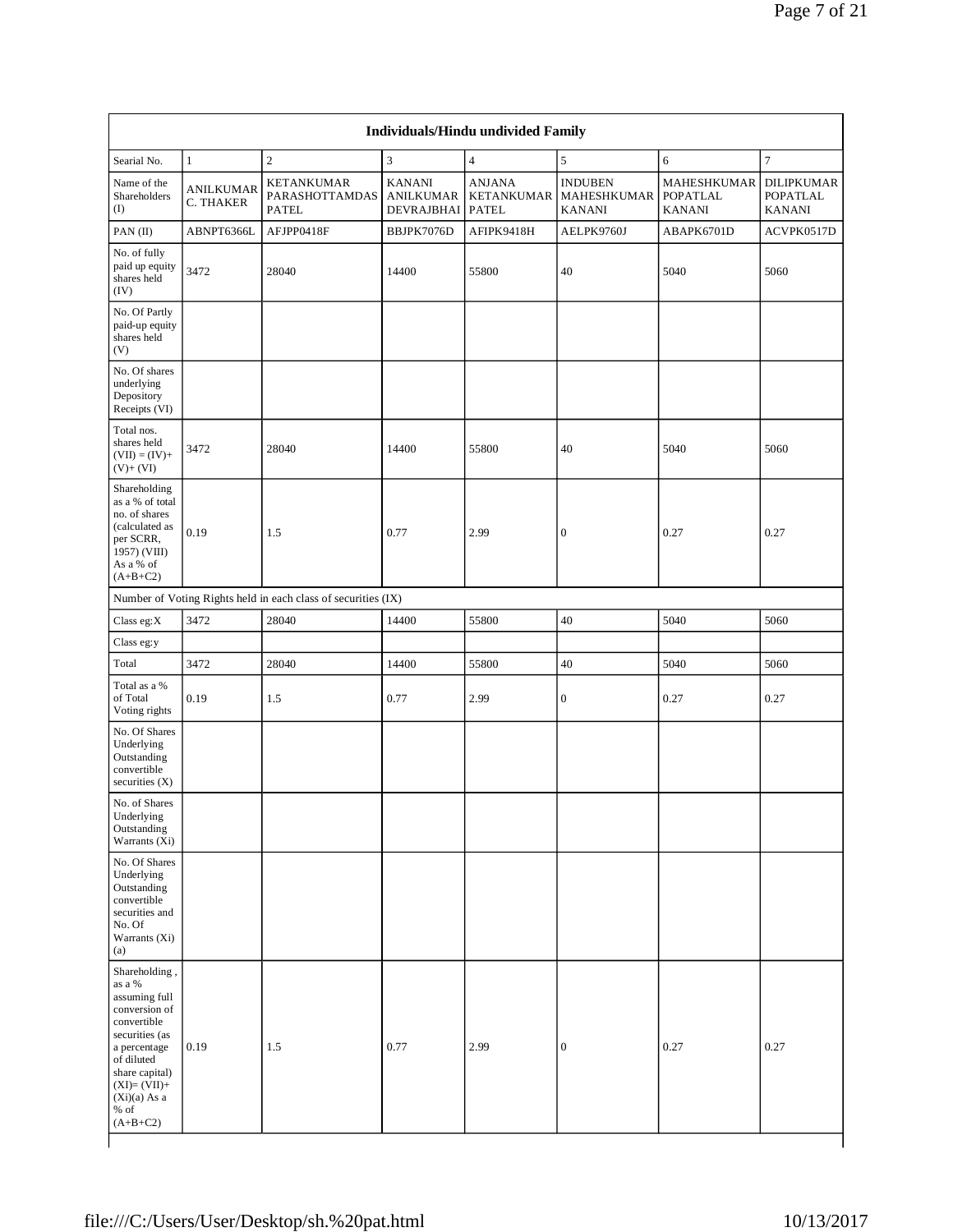|                                                                         | Number of Locked in shares (XII) |       |       |       |    |      |      |  |  |  |  |
|-------------------------------------------------------------------------|----------------------------------|-------|-------|-------|----|------|------|--|--|--|--|
| No. $(a)$                                                               |                                  |       |       |       |    |      |      |  |  |  |  |
| As a % of<br>total Shares<br>held (b)                                   |                                  |       |       |       |    |      |      |  |  |  |  |
| Number of Shares pledged or otherwise encumbered (XIII)                 |                                  |       |       |       |    |      |      |  |  |  |  |
| No. $(a)$                                                               |                                  |       |       |       |    |      |      |  |  |  |  |
| As a % of<br>total Shares<br>$\text{held}(\text{b})$                    |                                  |       |       |       |    |      |      |  |  |  |  |
| Number of<br>equity shares<br>held in<br>dematerialized<br>form $(XIV)$ | 3472                             | 28040 | 14400 | 55800 | 40 | 5040 | 5060 |  |  |  |  |
|                                                                         | Reason for not providing PAN     |       |       |       |    |      |      |  |  |  |  |
| Reason for<br>not providing<br>PAN                                      |                                  |       |       |       |    |      |      |  |  |  |  |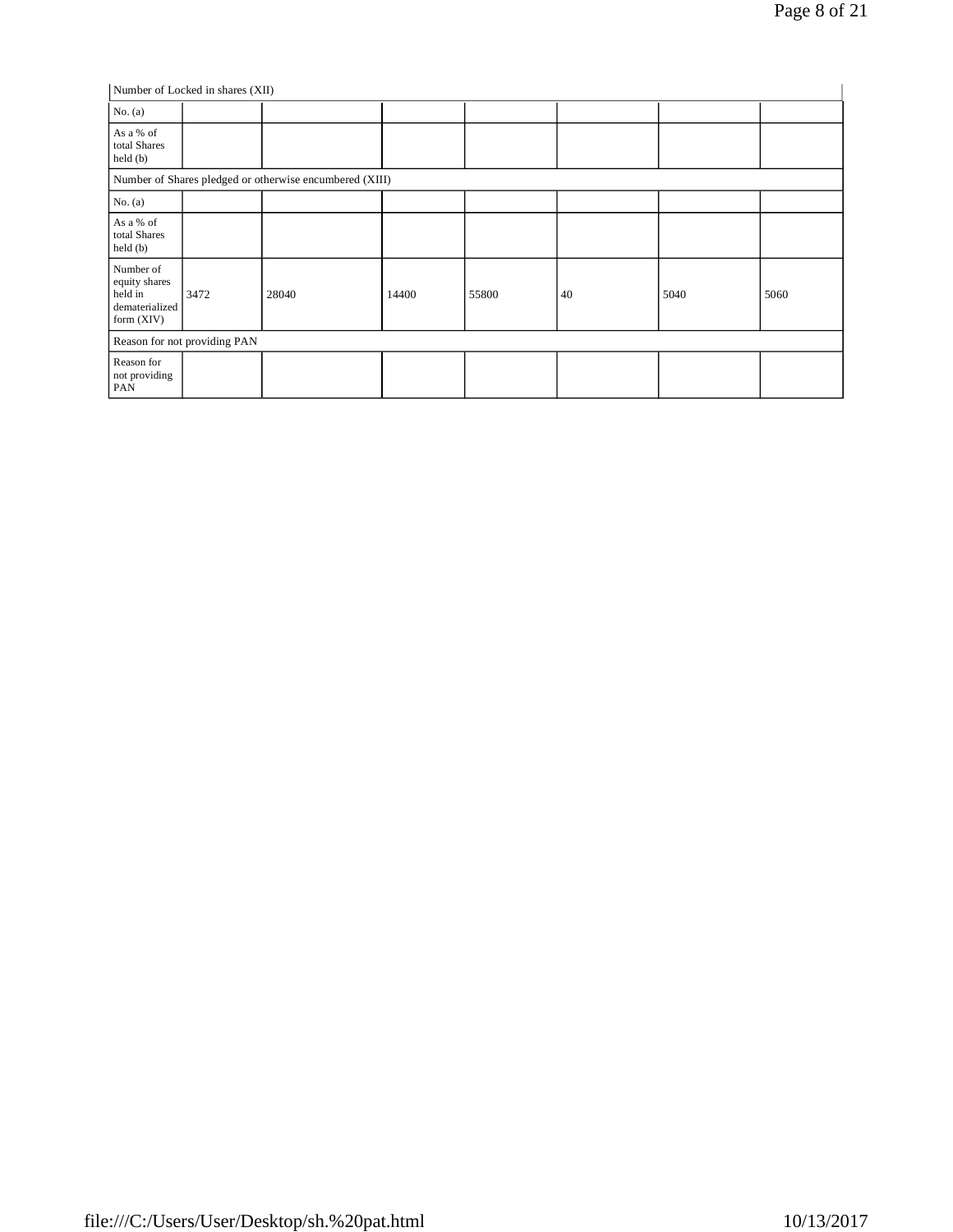|                                                                                                                                                                                              |                                                               | Individuals/Hindu undivided Family |                                       |                          |
|----------------------------------------------------------------------------------------------------------------------------------------------------------------------------------------------|---------------------------------------------------------------|------------------------------------|---------------------------------------|--------------------------|
| Searial No.                                                                                                                                                                                  | 8                                                             | 9                                  | 10                                    |                          |
| Name of the<br>Shareholders (I)                                                                                                                                                              | PARSHOTTAMBHAI MOHANLAL<br><b>PATEL</b>                       | <b>SAVALIA</b><br>VASANTBHAI B     | MATHURBHAI MANJIBHAI<br><b>JOGANI</b> | Click here to go<br>back |
| PAN(II)                                                                                                                                                                                      | AFJPP0355B                                                    | BJQPS0017K                         | ACTPP8463D                            | Total                    |
| No. of fully paid<br>up equity shares<br>held $(IV)$                                                                                                                                         | 63100                                                         | 20040                              | 16400                                 | 211392                   |
| No. Of Partly paid-<br>up equity shares<br>$\text{held}(V)$                                                                                                                                  |                                                               |                                    |                                       |                          |
| No. Of shares<br>underlying<br>Depository<br>Receipts (VI)                                                                                                                                   |                                                               |                                    |                                       |                          |
| Total nos. shares<br>held $(VII) = (IV) +$<br>$(V)+(VI)$                                                                                                                                     | 63100                                                         | 20040                              | 16400                                 | 211392                   |
| Shareholding as a<br>% of total no. of<br>shares (calculated<br>as per SCRR,<br>1957) (VIII) As a<br>% of $(A+B+C2)$                                                                         | 3.38                                                          | 1.07                               | 0.88                                  | 11.33                    |
|                                                                                                                                                                                              | Number of Voting Rights held in each class of securities (IX) |                                    |                                       |                          |
| Class eg: $X$                                                                                                                                                                                | 63100                                                         | 20040                              | 16400                                 | 211392                   |
| Class eg:y                                                                                                                                                                                   |                                                               |                                    |                                       |                          |
| Total                                                                                                                                                                                        | 63100                                                         | 20040                              | 16400                                 | 211392                   |
| Total as a % of<br><b>Total Voting rights</b>                                                                                                                                                | 3.38                                                          | 1.07                               | 0.88                                  | 11.33                    |
| No. Of Shares<br>Underlying<br>Outstanding<br>convertible<br>securities $(X)$                                                                                                                |                                                               |                                    |                                       |                          |
| No. of Shares<br>Underlying<br>Outstanding<br>Warrants (Xi)                                                                                                                                  |                                                               |                                    |                                       |                          |
| No. Of Shares<br>Underlying<br>Outstanding<br>convertible<br>securities and No.<br>Of Warrants (Xi)<br>(a)                                                                                   |                                                               |                                    |                                       |                          |
| Shareholding, as a<br>% assuming full<br>conversion of<br>convertible<br>securities (as a<br>percentage of<br>diluted share<br>capital) $(XI) = (VII)$<br>$+(Xi)(a)$ As a % of<br>$(A+B+C2)$ | 3.38                                                          | 1.07                               | 0.88                                  | 11.33                    |
| Number of Locked in shares (XII)                                                                                                                                                             |                                                               |                                    |                                       |                          |
| No. (a)                                                                                                                                                                                      |                                                               |                                    |                                       |                          |
| As a % of total<br>Shares held (b)                                                                                                                                                           |                                                               |                                    |                                       |                          |
|                                                                                                                                                                                              | Number of Shares pledged or otherwise encumbered (XIII)       |                                    |                                       |                          |
| No. $(a)$                                                                                                                                                                                    |                                                               |                                    |                                       |                          |
| As a % of total<br>Shares held (b)                                                                                                                                                           |                                                               |                                    |                                       |                          |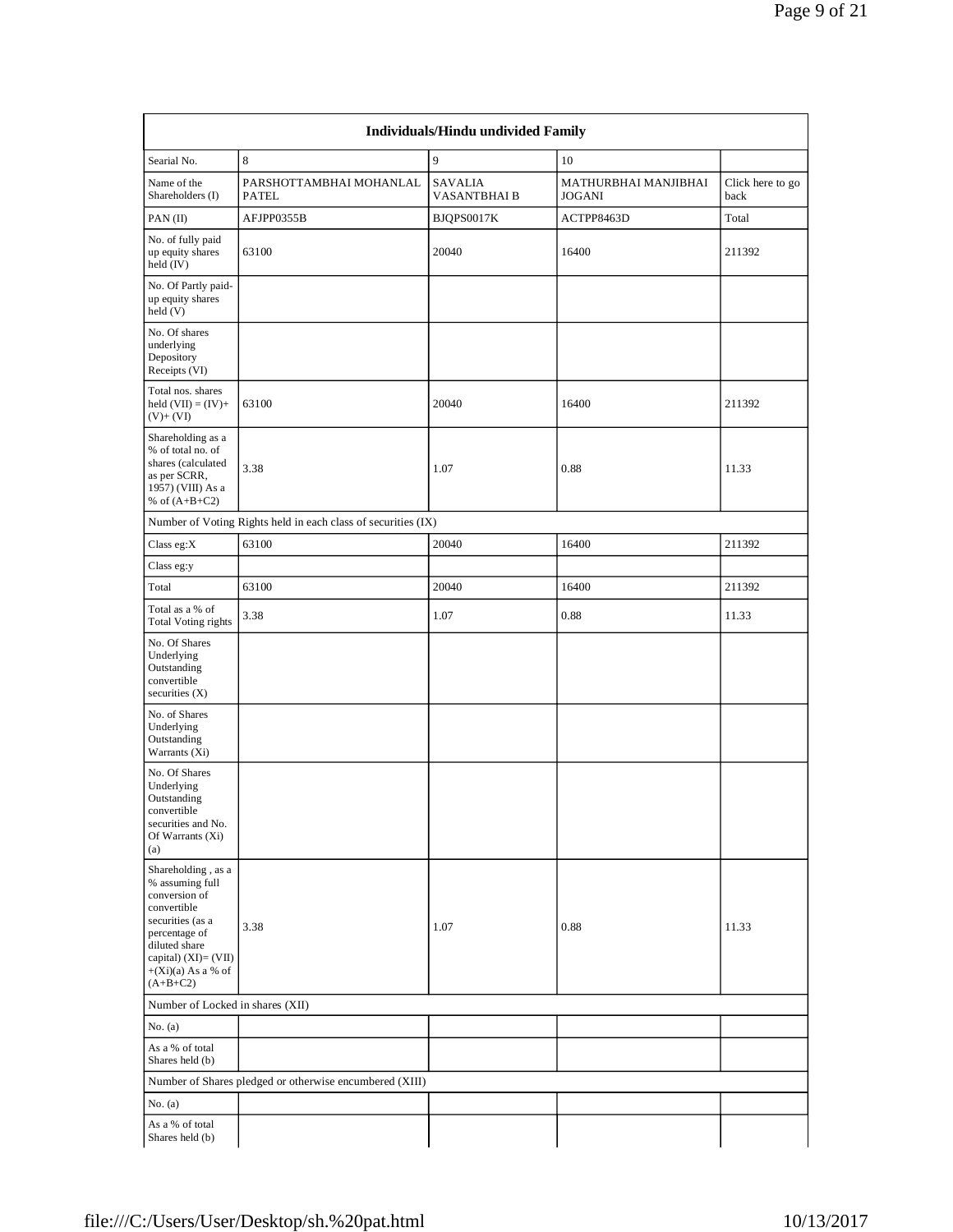| Number of equity<br>shares held in<br>dematerialized<br>form $(XIV)$ | 63100                        | 20040 | 16400 | 211392 |  |  |  |  |  |  |
|----------------------------------------------------------------------|------------------------------|-------|-------|--------|--|--|--|--|--|--|
|                                                                      | Reason for not providing PAN |       |       |        |  |  |  |  |  |  |
| Reason for not<br>providing PAN                                      |                              |       |       |        |  |  |  |  |  |  |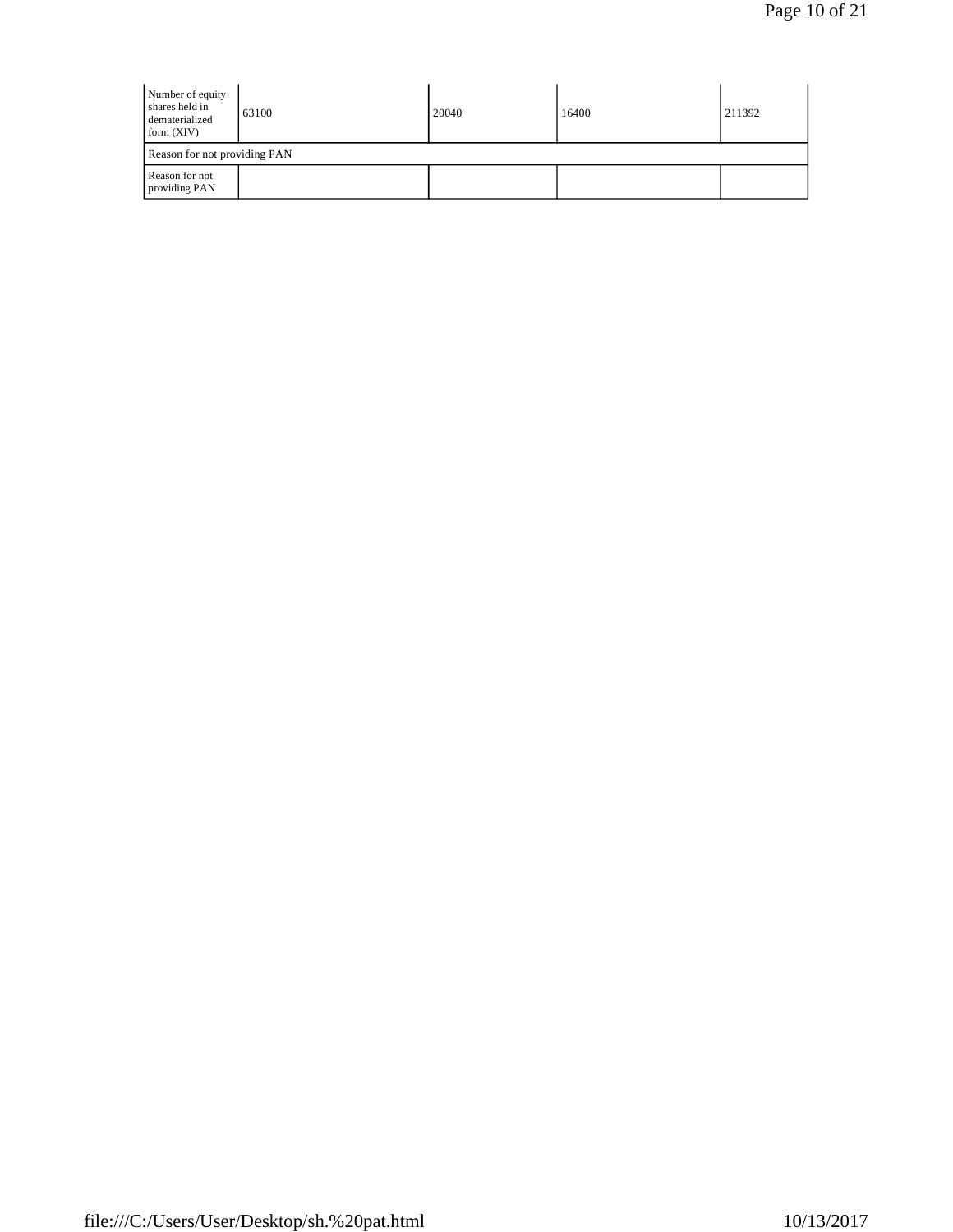|                                                                                                                                                                                              | Individuals - ii. Individual shareholders holding nominal share capital in excess of Rs. 2 lakhs. |                                            |                                                        |                                                 |                                              |                                              |                                                  |  |  |  |  |  |
|----------------------------------------------------------------------------------------------------------------------------------------------------------------------------------------------|---------------------------------------------------------------------------------------------------|--------------------------------------------|--------------------------------------------------------|-------------------------------------------------|----------------------------------------------|----------------------------------------------|--------------------------------------------------|--|--|--|--|--|
| Searial No.                                                                                                                                                                                  | $\mathbf{1}$                                                                                      | $\overline{c}$                             | 3                                                      | $\overline{4}$                                  | 5                                            | 6                                            | $\tau$                                           |  |  |  |  |  |
| Name of the<br>Shareholders<br>$\rm (I)$                                                                                                                                                     | <b>CHANDRIKA</b><br>RAMESHBHAI<br><b>HARKHANI</b>                                                 | <b>KIRIT</b><br><b>JIVRAJBHAI</b><br>PATEL | <b>NAVINBHAI</b><br><b>GORDHANBHAI</b><br><b>PATEL</b> | <b>CHANDRESH</b><br><b>GORDHANBHAI</b><br>PATEL | <b>MITESH</b><br><b>CHAMPAKLAL</b><br>GANDHI | <b>ASHISH</b><br>CHAMPAKLAL<br><b>GANDHI</b> | <b>PRAVIN</b><br><b>BABUBHAI</b><br><b>PATEL</b> |  |  |  |  |  |
| PAN(II)                                                                                                                                                                                      | ABMPH5008A                                                                                        | AGQPP0903M                                 | ABDPP5158Q                                             | ACOPP7602F                                      | ACVPG7682B                                   | ADKPG1578Q                                   | ANLPP3271E                                       |  |  |  |  |  |
| No. of fully<br>paid up equity<br>shares held<br>(IV)                                                                                                                                        | 40000                                                                                             | 60000                                      | 60000                                                  | 60000                                           | 60000                                        | 60000                                        | 60000                                            |  |  |  |  |  |
| No. Of Partly<br>paid-up equity<br>shares held<br>(V)                                                                                                                                        |                                                                                                   |                                            |                                                        |                                                 |                                              |                                              |                                                  |  |  |  |  |  |
| No. Of shares<br>underlying<br>Depository<br>Receipts (VI)                                                                                                                                   |                                                                                                   |                                            |                                                        |                                                 |                                              |                                              |                                                  |  |  |  |  |  |
| Total nos.<br>shares held<br>$(VII) = (IV) +$<br>$(V)+(VI)$                                                                                                                                  | 40000                                                                                             | 60000                                      | 60000                                                  | 60000                                           | 60000                                        | 60000                                        | 60000                                            |  |  |  |  |  |
| Shareholding<br>as a % of total<br>no. of shares<br>(calculated as<br>per SCRR,<br>1957) (VIII)<br>As a % of<br>$(A+B+C2)$                                                                   | 2.14                                                                                              | 3.21                                       | 3.21                                                   | 3.21                                            | 3.21                                         | 3.21                                         | 3.21                                             |  |  |  |  |  |
|                                                                                                                                                                                              | Number of Voting Rights held in each class of securities (IX)                                     |                                            |                                                        |                                                 |                                              |                                              |                                                  |  |  |  |  |  |
| Class eg: $X$                                                                                                                                                                                | 40000                                                                                             | 60000                                      | 60000                                                  | 60000                                           | 60000                                        | 60000                                        | 60000                                            |  |  |  |  |  |
| Class eg:y                                                                                                                                                                                   |                                                                                                   |                                            |                                                        |                                                 |                                              |                                              |                                                  |  |  |  |  |  |
| Total                                                                                                                                                                                        | 40000                                                                                             | 60000                                      | 60000                                                  | 60000                                           | 60000                                        | 60000                                        | 60000                                            |  |  |  |  |  |
| Total as a %<br>of Total<br>Voting rights                                                                                                                                                    | 2.14                                                                                              | 3.21                                       | 3.21                                                   | 3.21                                            | 3.21                                         | 3.21                                         | 3.21                                             |  |  |  |  |  |
| No. Of Shares<br>Underlying<br>Outstanding<br>convertible<br>securities (X)                                                                                                                  |                                                                                                   |                                            |                                                        |                                                 |                                              |                                              |                                                  |  |  |  |  |  |
| No. of Shares<br>Underlying<br>Outstanding<br>Warrants (Xi)                                                                                                                                  |                                                                                                   |                                            |                                                        |                                                 |                                              |                                              |                                                  |  |  |  |  |  |
| No. Of Shares<br>Underlying<br>Outstanding<br>convertible<br>securities and<br>No. Of<br>Warrants (Xi)<br>(a)                                                                                |                                                                                                   |                                            |                                                        |                                                 |                                              |                                              |                                                  |  |  |  |  |  |
| Shareholding,<br>as a %<br>assuming full<br>conversion of<br>convertible<br>securities (as<br>a percentage<br>of diluted<br>share capital)<br>$(XI)=(VII)+$<br>$(X)$ As a % of<br>$(A+B+C2)$ | 2.14<br>Number of Locked in shares (XII)                                                          | 3.21                                       | 3.21                                                   | 3.21                                            | 3.21                                         | 3.21                                         | 3.21                                             |  |  |  |  |  |
|                                                                                                                                                                                              | ┯<br>┯                                                                                            |                                            | т<br>т                                                 |                                                 |                                              | т                                            | т                                                |  |  |  |  |  |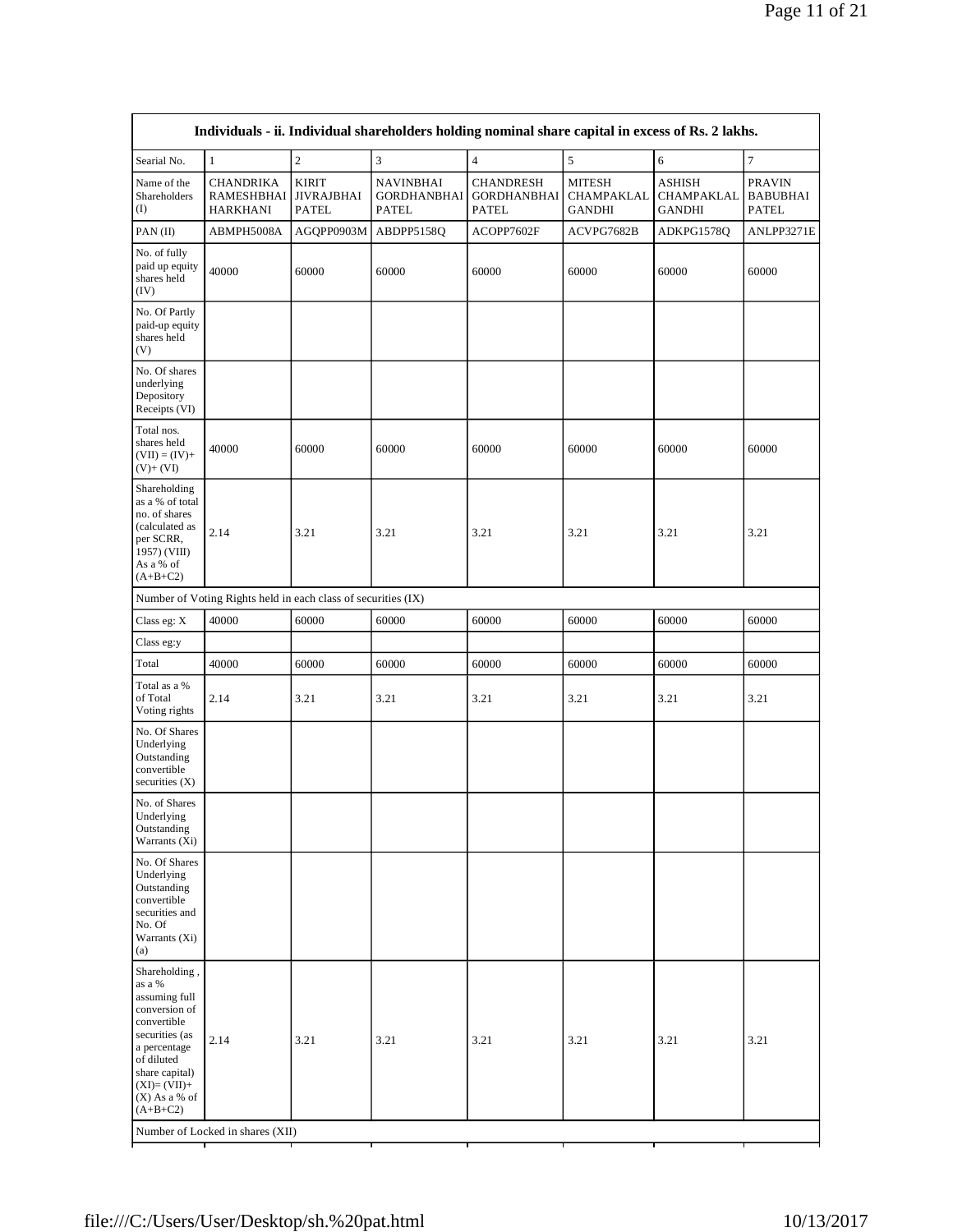| No. $(a)$                                                               |                              |          |          |          |          |     |
|-------------------------------------------------------------------------|------------------------------|----------|----------|----------|----------|-----|
| As a % of<br>total Shares<br>$\text{held}(\text{b})$                    |                              |          |          |          |          |     |
| Number of<br>equity shares<br>held in<br>dematerialized<br>form $(XIV)$ | $\overline{0}$               | $\Omega$ | $\theta$ | $\theta$ | $\theta$ | l 0 |
|                                                                         | Reason for not providing PAN |          |          |          |          |     |
| Reason for<br>not providing<br>PAN                                      |                              |          |          |          |          |     |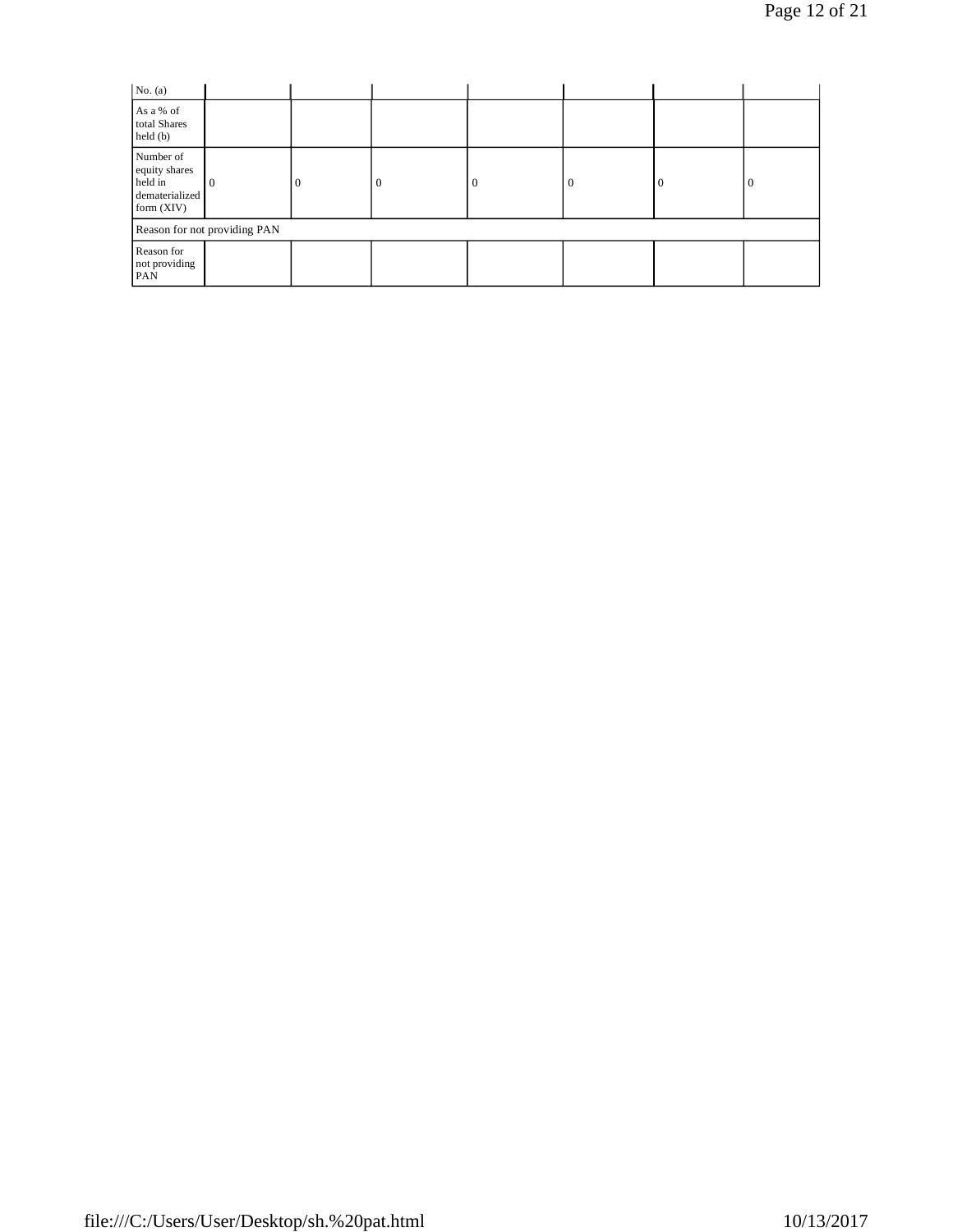| Individuals - ii. Individual shareholders holding nominal share capital in excess of Rs. 2 lakhs.                                                                                            |                                         |                                                               |                                                      |                                         |                                    |                                            |                                              |
|----------------------------------------------------------------------------------------------------------------------------------------------------------------------------------------------|-----------------------------------------|---------------------------------------------------------------|------------------------------------------------------|-----------------------------------------|------------------------------------|--------------------------------------------|----------------------------------------------|
| Searial No.                                                                                                                                                                                  | $\,$ 8 $\,$                             | 9                                                             | 10                                                   | 11                                      | 12                                 | 13                                         | 14                                           |
| Name of the<br>Shareholders<br>(I)                                                                                                                                                           | SONALI<br><b>ASHOKBHAI</b><br>PRAJAPATI | <b>CHIRAG</b><br><b>SHAILESHBHAI</b><br><b>SHASTRI</b>        | <b>NATHURAM</b><br><b>JIVRAMBHAI</b><br><b>PATEL</b> | <b>URMILABEN</b><br>MAHESHBHAI<br>PATEL | RAMESH<br><b>MOTIBHAI</b><br>DESAI | SHAILESHKUMAR<br><b>KANTIBHAI</b><br>PATEL | <b>VIJAY</b><br>SHANKARLAL<br><b>PANCHAL</b> |
| PAN(II)                                                                                                                                                                                      | BUTPP2166A                              | AFNPS9265B                                                    | AKLPP7095D                                           | AKIPP9961B                              | ACKPD5704E                         | AAMPP6663L                                 | AGRPP8009P                                   |
| No. of fully<br>paid up equity<br>shares held<br>(IV)                                                                                                                                        | 60000                                   | 60000                                                         | 60000                                                | 60000                                   | 60000                              | 60000                                      | 60000                                        |
| No. Of Partly<br>paid-up equity<br>shares held<br>(V)                                                                                                                                        |                                         |                                                               |                                                      |                                         |                                    |                                            |                                              |
| No. Of shares<br>underlying<br>Depository<br>Receipts (VI)                                                                                                                                   |                                         |                                                               |                                                      |                                         |                                    |                                            |                                              |
| Total nos.<br>shares held<br>$(VII) = (IV) +$<br>$(V)+(VI)$                                                                                                                                  | 60000                                   | 60000                                                         | 60000                                                | 60000                                   | 60000                              | 60000                                      | 60000                                        |
| Shareholding<br>as a % of total<br>no. of shares<br>(calculated as<br>per SCRR,<br>1957) (VIII)<br>As a % of<br>$(A+B+C2)$                                                                   | 3.21                                    | 3.21                                                          | 3.21                                                 | 3.21                                    | 3.21                               | 3.21                                       | 3.21                                         |
|                                                                                                                                                                                              |                                         | Number of Voting Rights held in each class of securities (IX) |                                                      |                                         |                                    |                                            |                                              |
| Class eg: X                                                                                                                                                                                  | 60000                                   | 60000                                                         | 60000                                                | 60000                                   | 60000                              | 60000                                      | 60000                                        |
| Class eg:y                                                                                                                                                                                   |                                         |                                                               |                                                      |                                         |                                    |                                            |                                              |
| Total                                                                                                                                                                                        | 60000                                   | 60000                                                         | 60000                                                | 60000                                   | 60000                              | 60000                                      | 60000                                        |
| Total as a %<br>of Total<br>Voting rights                                                                                                                                                    | 3.21                                    | 3.21                                                          | 3.21                                                 | 3.21                                    | 3.21                               | 3.21                                       | 3.21                                         |
| No. Of Shares<br>Underlying<br>Outstanding<br>convertible<br>securities $(X)$                                                                                                                |                                         |                                                               |                                                      |                                         |                                    |                                            |                                              |
| No. of Shares<br>Underlying<br>Outstanding<br>Warrants (Xi)                                                                                                                                  |                                         |                                                               |                                                      |                                         |                                    |                                            |                                              |
| No. Of Shares<br>Underlying<br>Outstanding<br>convertible<br>securities and<br>No. Of<br>Warrants (Xi)<br>(a)                                                                                |                                         |                                                               |                                                      |                                         |                                    |                                            |                                              |
| Shareholding,<br>as a %<br>assuming full<br>conversion of<br>convertible<br>securities (as<br>a percentage<br>of diluted<br>share capital)<br>$(XI)=(VII)+$<br>$(X)$ As a % of<br>$(A+B+C2)$ | 3.21                                    | 3.21                                                          | 3.21                                                 | 3.21                                    | 3.21                               | 3.21                                       | 3.21                                         |
| Number of Locked in shares (XII)<br>т<br>т                                                                                                                                                   |                                         |                                                               |                                                      |                                         |                                    |                                            |                                              |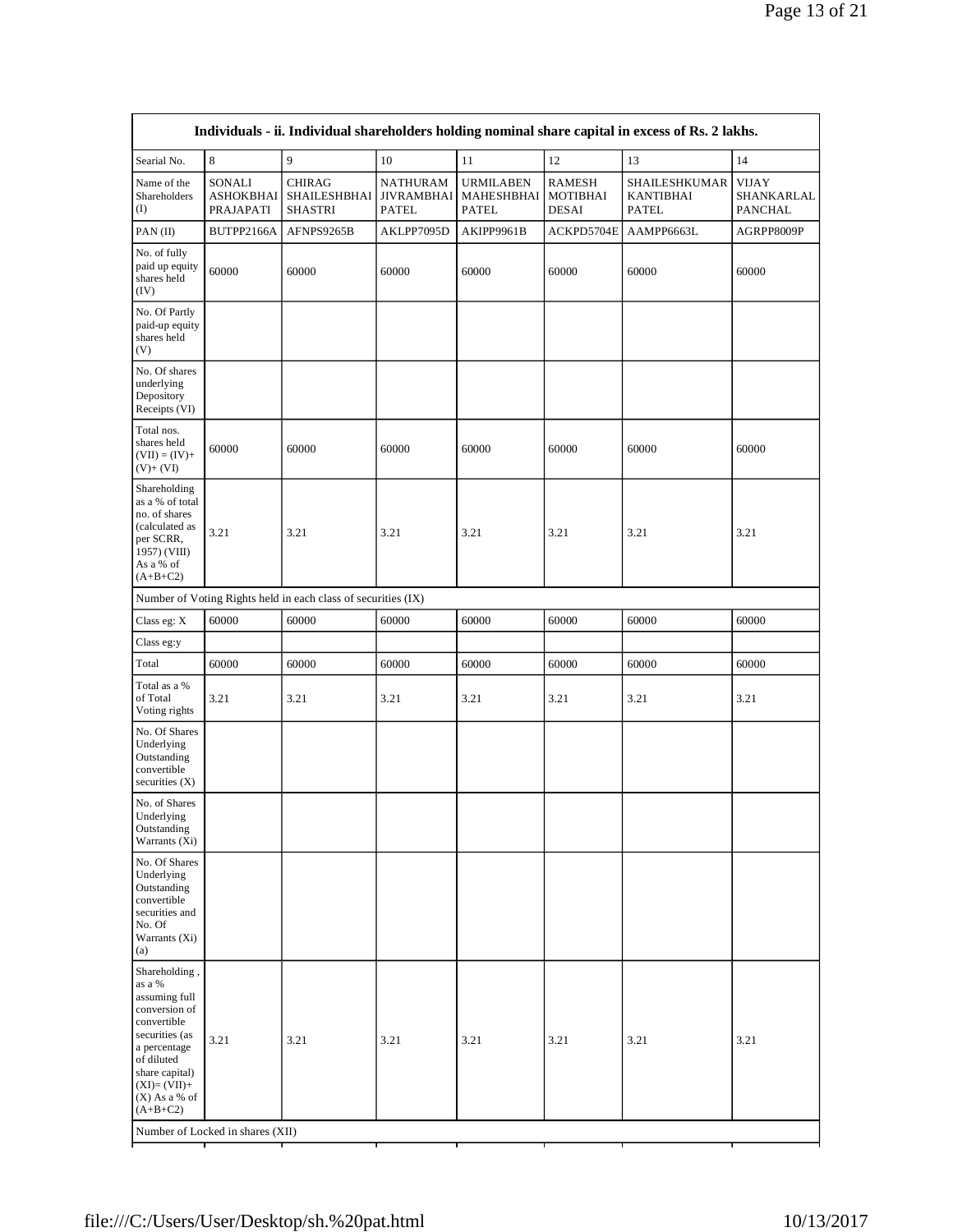Page 14 of 21

| No. $(a)$                                                             |   |          |          |          |  |          |          |
|-----------------------------------------------------------------------|---|----------|----------|----------|--|----------|----------|
| As a % of<br>total Shares<br>held(b)                                  |   |          |          |          |  |          |          |
| Number of<br>equity shares<br>held in<br>dematerialized<br>form (XIV) | 0 | $\Omega$ | $\Omega$ | $\Omega$ |  | $\theta$ | $\theta$ |
| Reason for not providing PAN                                          |   |          |          |          |  |          |          |
| Reason for<br>not providing<br>PAN                                    |   |          |          |          |  |          |          |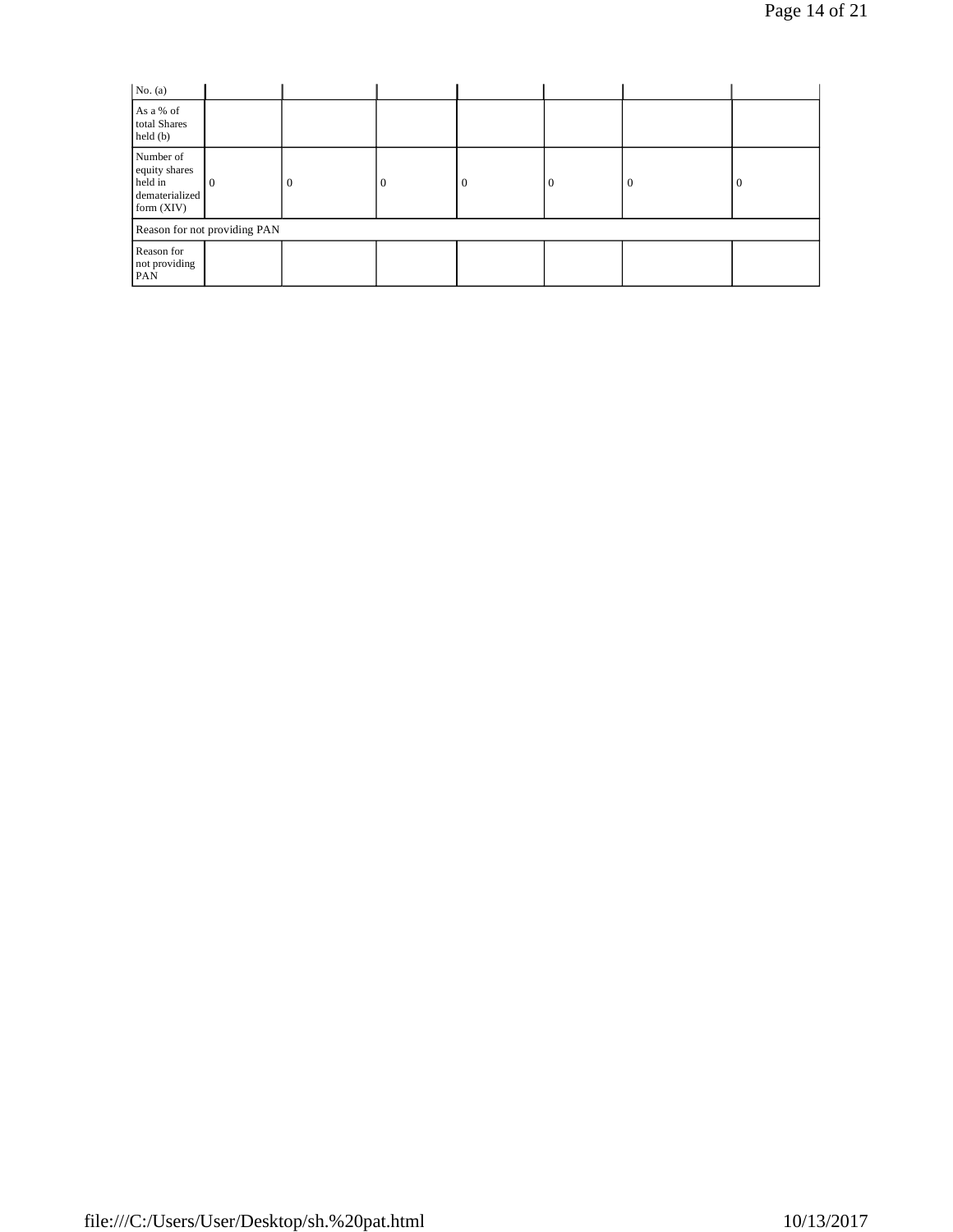| Individuals - ii. Individual shareholders holding nominal share capital in excess of Rs. 2 lakhs.                                                                                            |                                                               |                                           |                                                |                                           |                                       |                                               |                                      |
|----------------------------------------------------------------------------------------------------------------------------------------------------------------------------------------------|---------------------------------------------------------------|-------------------------------------------|------------------------------------------------|-------------------------------------------|---------------------------------------|-----------------------------------------------|--------------------------------------|
| Searial No.                                                                                                                                                                                  | 15                                                            | 16                                        | 17                                             | 18                                        | 19                                    | 20                                            | 21                                   |
| Name of the<br>Shareholders<br>(I)                                                                                                                                                           | <b>DHARMENDRA</b><br>CHAMPAKLAL<br>VANKANI                    | <b>DHIREN</b><br><b>KANUBHAI</b><br>PATEL | <b>DEEPTI</b><br><b>DHIREN</b><br><b>PATEL</b> | <b>JINAL</b><br>YOGESHBHAI<br><b>SHAH</b> | MEDHA<br><b>CHIRAGBHAI</b><br>SHASTRI | <b>RAMESH</b><br>JADAVBHAI<br><b>HARKHANI</b> | ABHA<br>DHARMENDRA<br><b>VANKANI</b> |
| PAN(II)                                                                                                                                                                                      | AANPV8530B                                                    | AHFPP7142Q                                | AQQPP6696P                                     | CCBPS7837J                                | ATJPS5064Q                            | AAFPH1101K                                    | AFCPV5595G                           |
| No. of fully<br>paid up equity<br>shares held<br>(IV)                                                                                                                                        | 30000                                                         | 60000                                     | 30000                                          | 60000                                     | 60000                                 | 40000                                         | 30000                                |
| No. Of Partly<br>paid-up equity<br>shares held (V)                                                                                                                                           |                                                               |                                           |                                                |                                           |                                       |                                               |                                      |
| No. Of shares<br>underlying<br>Depository<br>Receipts (VI)                                                                                                                                   |                                                               |                                           |                                                |                                           |                                       |                                               |                                      |
| Total nos.<br>shares held<br>$(VII) = (IV) +$<br>$(V) + (VI)$                                                                                                                                | 30000                                                         | 60000                                     | 30000                                          | 60000                                     | 60000                                 | 40000                                         | 30000                                |
| Shareholding<br>as a % of total<br>no. of shares<br>(calculated as<br>per SCRR,<br>1957) (VIII) As<br>a % of<br>$(A+B+C2)$                                                                   | 1.61                                                          | 3.21                                      | 1.61                                           | 3.21                                      | 3.21                                  | 2.14                                          | 1.61                                 |
|                                                                                                                                                                                              | Number of Voting Rights held in each class of securities (IX) |                                           |                                                |                                           |                                       |                                               |                                      |
| Class eg: X                                                                                                                                                                                  | 30000                                                         | 60000                                     | 30000                                          | 60000                                     | 60000                                 | 40000                                         | 30000                                |
| Class eg:y                                                                                                                                                                                   |                                                               |                                           |                                                |                                           |                                       |                                               |                                      |
| Total                                                                                                                                                                                        | 30000                                                         | 60000                                     | 30000                                          | 60000                                     | 60000                                 | 40000                                         | 30000                                |
| Total as a % of<br><b>Total Voting</b><br>rights                                                                                                                                             | 1.61                                                          | 3.21                                      | 1.61                                           | 3.21                                      | 3.21                                  | 2.14                                          | 1.61                                 |
| No. Of Shares<br>Underlying<br>Outstanding<br>convertible<br>securities $(X)$                                                                                                                |                                                               |                                           |                                                |                                           |                                       |                                               |                                      |
| No. of Shares<br>Underlying<br>Outstanding<br>Warrants (Xi)                                                                                                                                  |                                                               |                                           |                                                |                                           |                                       |                                               |                                      |
| No. Of Shares<br>Underlying<br>Outstanding<br>convertible<br>securities and<br>No. Of<br>Warrants (Xi)<br>(a)                                                                                |                                                               |                                           |                                                |                                           |                                       |                                               |                                      |
| Shareholding,<br>as a %<br>assuming full<br>conversion of<br>convertible<br>securities (as a<br>percentage of<br>diluted share<br>capital) $(XI)=$<br>$(VII)+(X)$ As a<br>% of<br>$(A+B+C2)$ | 1.61                                                          | 3.21                                      | 1.61                                           | 3.21                                      | 3.21                                  | 2.14                                          | 1.61                                 |
|                                                                                                                                                                                              | Number of Locked in shares (XII)                              |                                           |                                                |                                           |                                       |                                               |                                      |
| No. $(a)$                                                                                                                                                                                    |                                                               |                                           |                                                |                                           |                                       |                                               |                                      |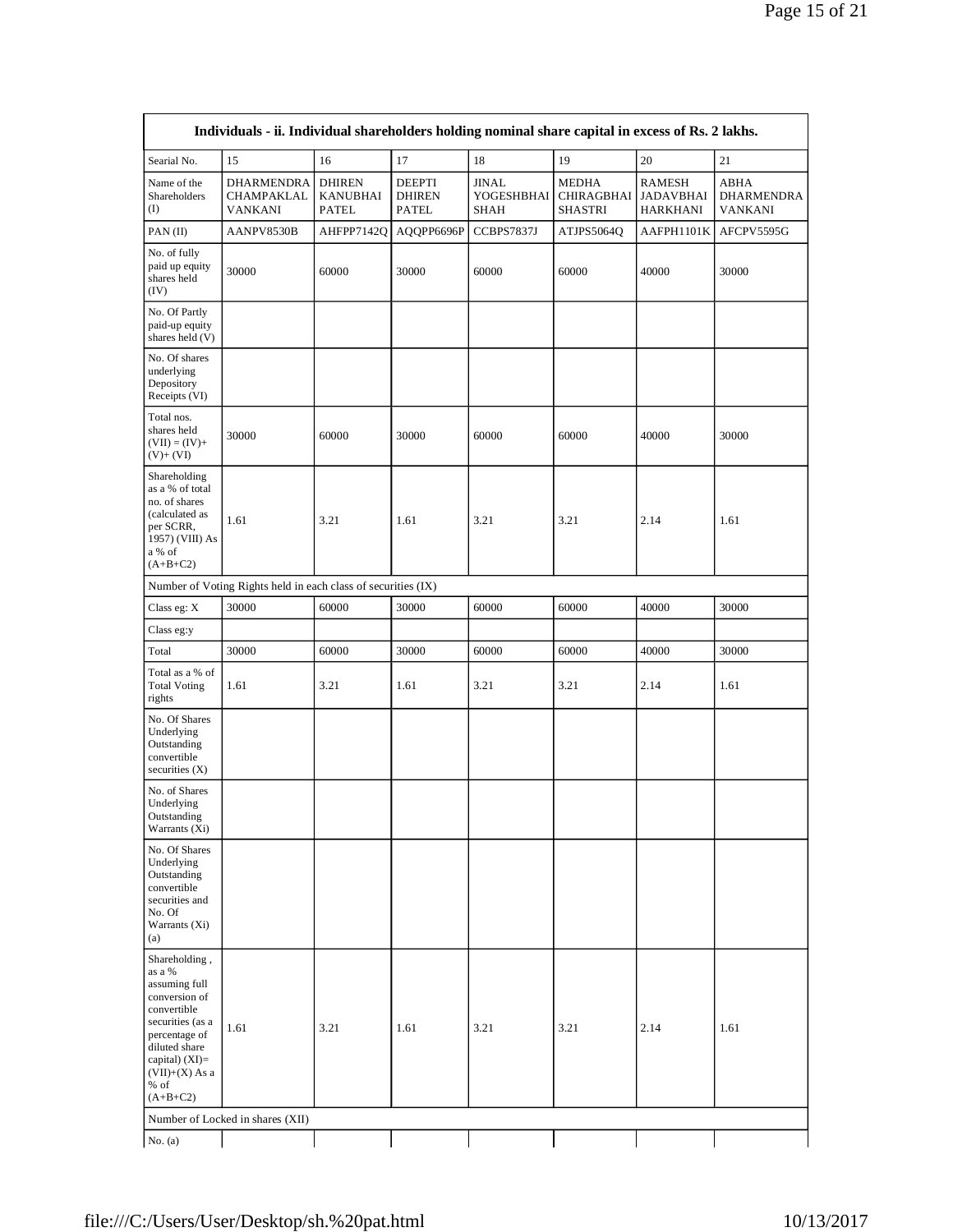| As a % of total<br>Shares held (b)                                      |          |          |          |          |          |  |   |
|-------------------------------------------------------------------------|----------|----------|----------|----------|----------|--|---|
| Number of<br>equity shares<br>held in<br>dematerialized<br>form $(XIV)$ | $\Omega$ | $\Omega$ | $\theta$ | $\Omega$ | $\theta$ |  | 0 |
| Reason for not providing PAN                                            |          |          |          |          |          |  |   |
| Reason for not<br>providing PAN                                         |          |          |          |          |          |  |   |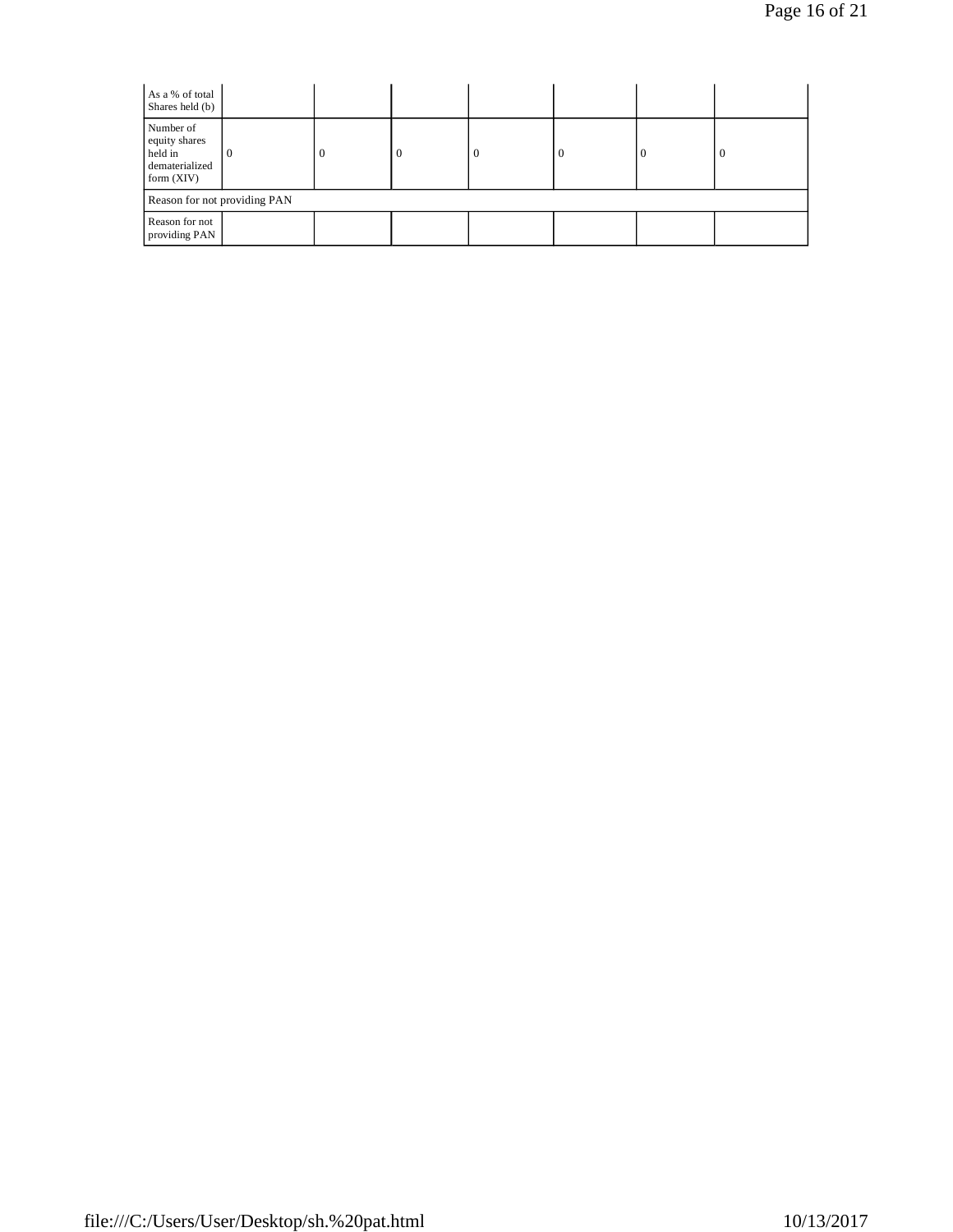| Individuals - ii. Individual shareholders holding nominal share capital in excess of Rs. 2 lakhs.                                                                                        |                                                               |                                |                       |  |  |  |
|------------------------------------------------------------------------------------------------------------------------------------------------------------------------------------------|---------------------------------------------------------------|--------------------------------|-----------------------|--|--|--|
| Searial No.                                                                                                                                                                              | $22\,$                                                        | 23                             |                       |  |  |  |
| Name of the<br>Shareholders (I)                                                                                                                                                          | HARSHA SUSHIL VEGDA                                           | PARSHOTTAMBHAI JADAVBHAI PATEL | Click here to go back |  |  |  |
| $PAN$ (II)                                                                                                                                                                               | AATPV1365Q                                                    | ADNPP5163F                     | Total                 |  |  |  |
| No. of fully paid<br>up equity shares<br>held $(IV)$                                                                                                                                     | 30000                                                         | 35000                          | 1195000               |  |  |  |
| No. Of Partly paid-<br>up equity shares<br>held (V)                                                                                                                                      |                                                               |                                |                       |  |  |  |
| No. Of shares<br>underlying<br>Depository<br>Receipts (VI)                                                                                                                               |                                                               |                                |                       |  |  |  |
| Total nos. shares<br>held $(VII) = (IV) +$<br>$(V)+(VI)$                                                                                                                                 | 30000                                                         | 35000                          | 1195000               |  |  |  |
| Shareholding as a<br>% of total no. of<br>shares (calculated<br>as per SCRR,<br>1957) (VIII) As a<br>% of $(A+B+C2)$                                                                     | 1.61                                                          | 1.88                           | 64.03                 |  |  |  |
|                                                                                                                                                                                          | Number of Voting Rights held in each class of securities (IX) |                                |                       |  |  |  |
| Class eg: X                                                                                                                                                                              | 30000                                                         | 35000                          | 1195000               |  |  |  |
| Class eg:y                                                                                                                                                                               |                                                               |                                |                       |  |  |  |
| Total                                                                                                                                                                                    | 30000                                                         | 35000                          | 1195000               |  |  |  |
| Total as a % of<br><b>Total Voting rights</b>                                                                                                                                            | 1.61                                                          | 1.88                           | 64.03                 |  |  |  |
| No. Of Shares<br>Underlying<br>Outstanding<br>convertible<br>securities (X)                                                                                                              |                                                               |                                |                       |  |  |  |
| No. of Shares<br>Underlying<br>Outstanding<br>Warrants (Xi)                                                                                                                              |                                                               |                                |                       |  |  |  |
| No. Of Shares<br>Underlying<br>Outstanding<br>convertible<br>securities and No.<br>Of Warrants (Xi)<br>(a)                                                                               |                                                               |                                |                       |  |  |  |
| Shareholding, as a<br>% assuming full<br>conversion of<br>convertible<br>securities (as a<br>percentage of<br>diluted share<br>capital) $(XI) = (VII)$<br>$+(X)$ As a % of<br>$(A+B+C2)$ | 1.61                                                          | 1.88                           | 64.03                 |  |  |  |
| Number of Locked in shares (XII)                                                                                                                                                         |                                                               |                                |                       |  |  |  |
| No. $(a)$                                                                                                                                                                                |                                                               |                                |                       |  |  |  |
| As a % of total<br>Shares held (b)                                                                                                                                                       |                                                               |                                |                       |  |  |  |
| Number of equity<br>shares held in<br>dematerialized<br>form (XIV)                                                                                                                       | $\boldsymbol{0}$                                              | 0                              | $\boldsymbol{0}$      |  |  |  |
| Reason for not providing PAN                                                                                                                                                             |                                                               |                                |                       |  |  |  |

r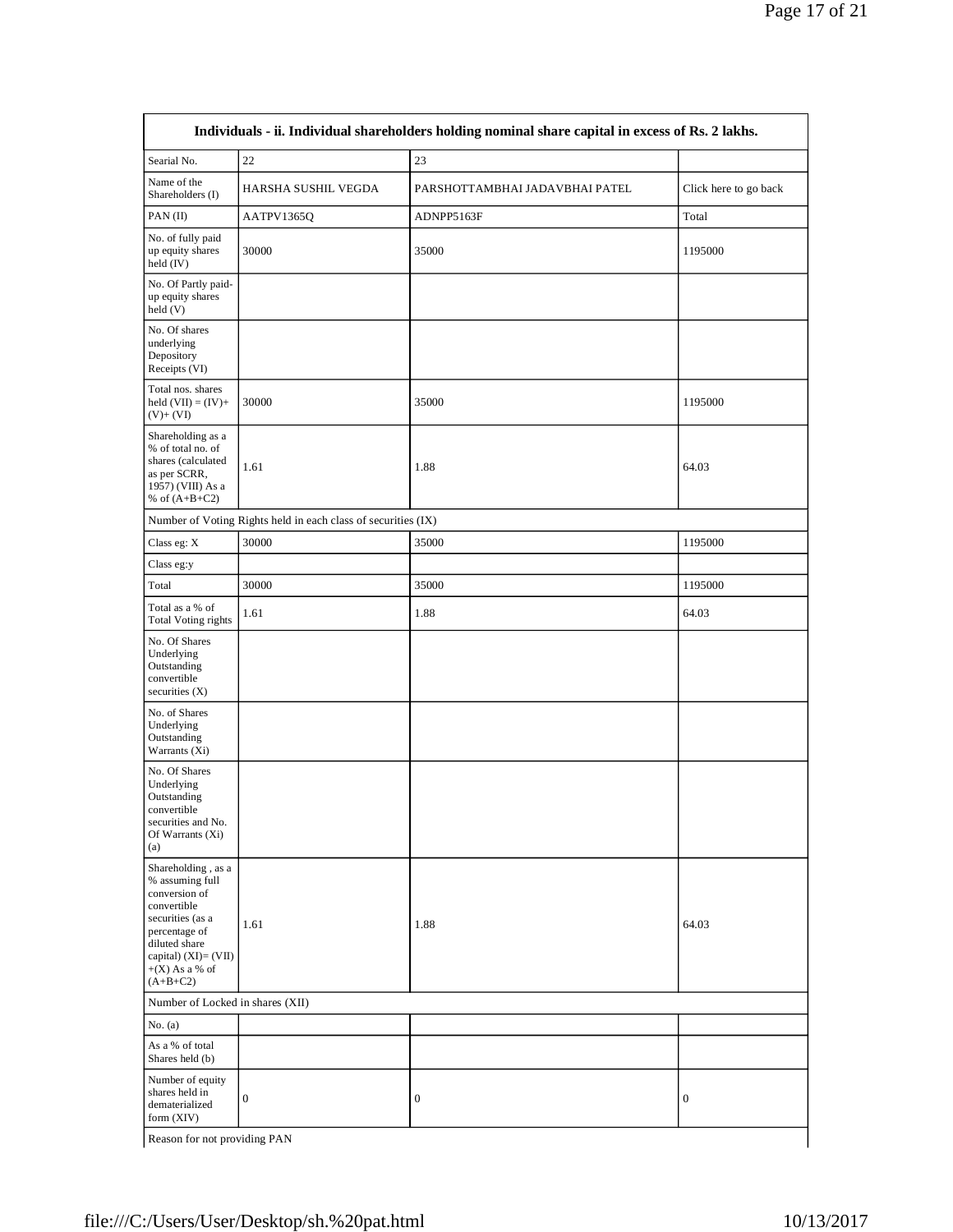| Reason for not |  |  |
|----------------|--|--|
| providing PAN  |  |  |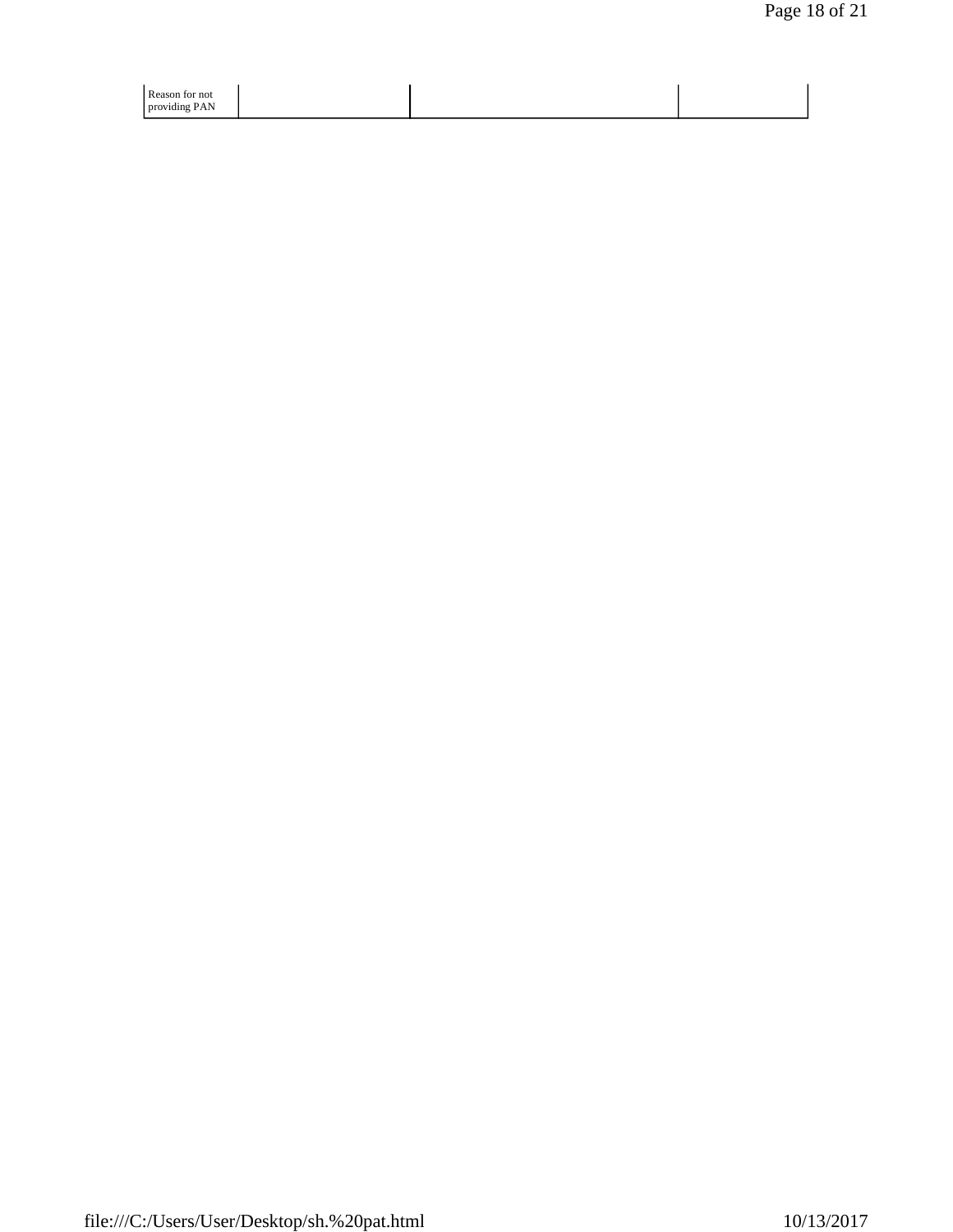| Any Other (specify)                                                                                                                                                                      |                  |                                                               |                         |                       |  |  |  |
|------------------------------------------------------------------------------------------------------------------------------------------------------------------------------------------|------------------|---------------------------------------------------------------|-------------------------|-----------------------|--|--|--|
| Searial No.                                                                                                                                                                              | $\mathbf{1}$     | $\mathbf{2}$                                                  | 3                       |                       |  |  |  |
| Category                                                                                                                                                                                 | <b>HUF</b>       | <b>Clearing Members</b>                                       | <b>Bodies Corporate</b> |                       |  |  |  |
| Category / More<br>than 1 percentage                                                                                                                                                     | Category         | Category                                                      | Category                |                       |  |  |  |
| Name of the<br>Shareholders (I)                                                                                                                                                          |                  |                                                               |                         | Click here to go back |  |  |  |
| PAN(II)                                                                                                                                                                                  |                  |                                                               |                         | Total                 |  |  |  |
| No. of the<br>Shareholders (I)                                                                                                                                                           | $\mathbf{1}$     | $\boldsymbol{2}$                                              | 20                      | 23                    |  |  |  |
| No. of fully paid<br>up equity shares<br>held (IV)                                                                                                                                       | 24               | 32                                                            | 24348                   | 24404                 |  |  |  |
| No. Of Partly paid-<br>up equity shares<br>held(V)                                                                                                                                       |                  |                                                               |                         |                       |  |  |  |
| No. Of shares<br>underlying<br>Depository<br>Receipts (VI)                                                                                                                               |                  |                                                               |                         |                       |  |  |  |
| Total nos. shares<br>held $(VII) = (IV) +$<br>$(V) + (VI)$                                                                                                                               | 24               | 32                                                            | 24348                   | 24404                 |  |  |  |
| Shareholding as a<br>% of total no. of<br>shares (calculated<br>as per SCRR,<br>1957) (VIII) As a<br>% of $(A+B+C2)$                                                                     | $\boldsymbol{0}$ | $\boldsymbol{0}$                                              | 1.3                     | 1.3                   |  |  |  |
|                                                                                                                                                                                          |                  | Number of Voting Rights held in each class of securities (IX) |                         |                       |  |  |  |
| Class eg: X                                                                                                                                                                              | 24               | 32                                                            | 24348                   | 24404                 |  |  |  |
| Class eg:y                                                                                                                                                                               |                  |                                                               |                         |                       |  |  |  |
| Total                                                                                                                                                                                    | 24               | 32                                                            | 24348                   | 24404                 |  |  |  |
| Total as a % of<br><b>Total Voting rights</b>                                                                                                                                            | $\boldsymbol{0}$ | $\boldsymbol{0}$                                              | 1.3                     | 1.3                   |  |  |  |
| No. Of Shares<br>Underlying<br>Outstanding<br>convertible<br>securities $(X)$                                                                                                            |                  |                                                               |                         |                       |  |  |  |
| No. of Shares<br>Underlying<br>Outstanding<br>Warrants (Xi)                                                                                                                              |                  |                                                               |                         |                       |  |  |  |
| No. Of Shares<br>Underlying<br>Outstanding<br>convertible<br>securities and No.<br>Of Warrants (Xi)<br>(a)                                                                               |                  |                                                               |                         |                       |  |  |  |
| Shareholding, as a<br>% assuming full<br>conversion of<br>convertible<br>securities (as a<br>percentage of<br>diluted share<br>capital) $(XI) = (VII)$<br>$+(X)$ As a % of<br>$(A+B+C2)$ | $\boldsymbol{0}$ | $\boldsymbol{0}$                                              | 1.3                     | 1.3                   |  |  |  |
| Number of Locked in shares (XII)                                                                                                                                                         |                  |                                                               |                         |                       |  |  |  |
| No. $(a)$                                                                                                                                                                                |                  |                                                               |                         |                       |  |  |  |
|                                                                                                                                                                                          |                  |                                                               |                         |                       |  |  |  |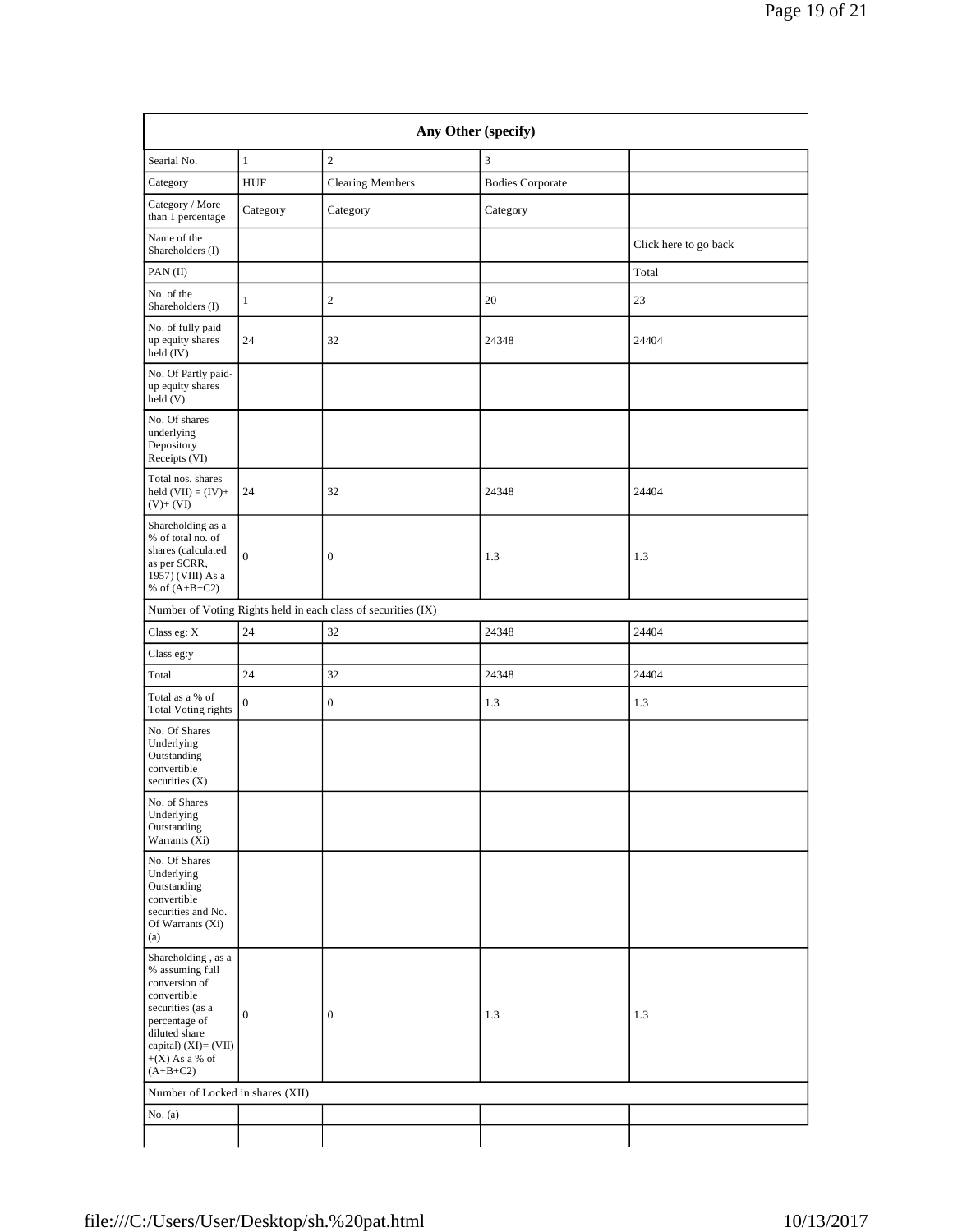| As a % of total<br>Shares held (b)                                   |    |    |      |      |  |  |  |
|----------------------------------------------------------------------|----|----|------|------|--|--|--|
| Number of equity<br>shares held in<br>dematerialized<br>form $(XIV)$ | 24 | 32 | 2236 | 2292 |  |  |  |
| Reason for not providing PAN                                         |    |    |      |      |  |  |  |
| Reason for not<br>providing PAN                                      |    |    |      |      |  |  |  |